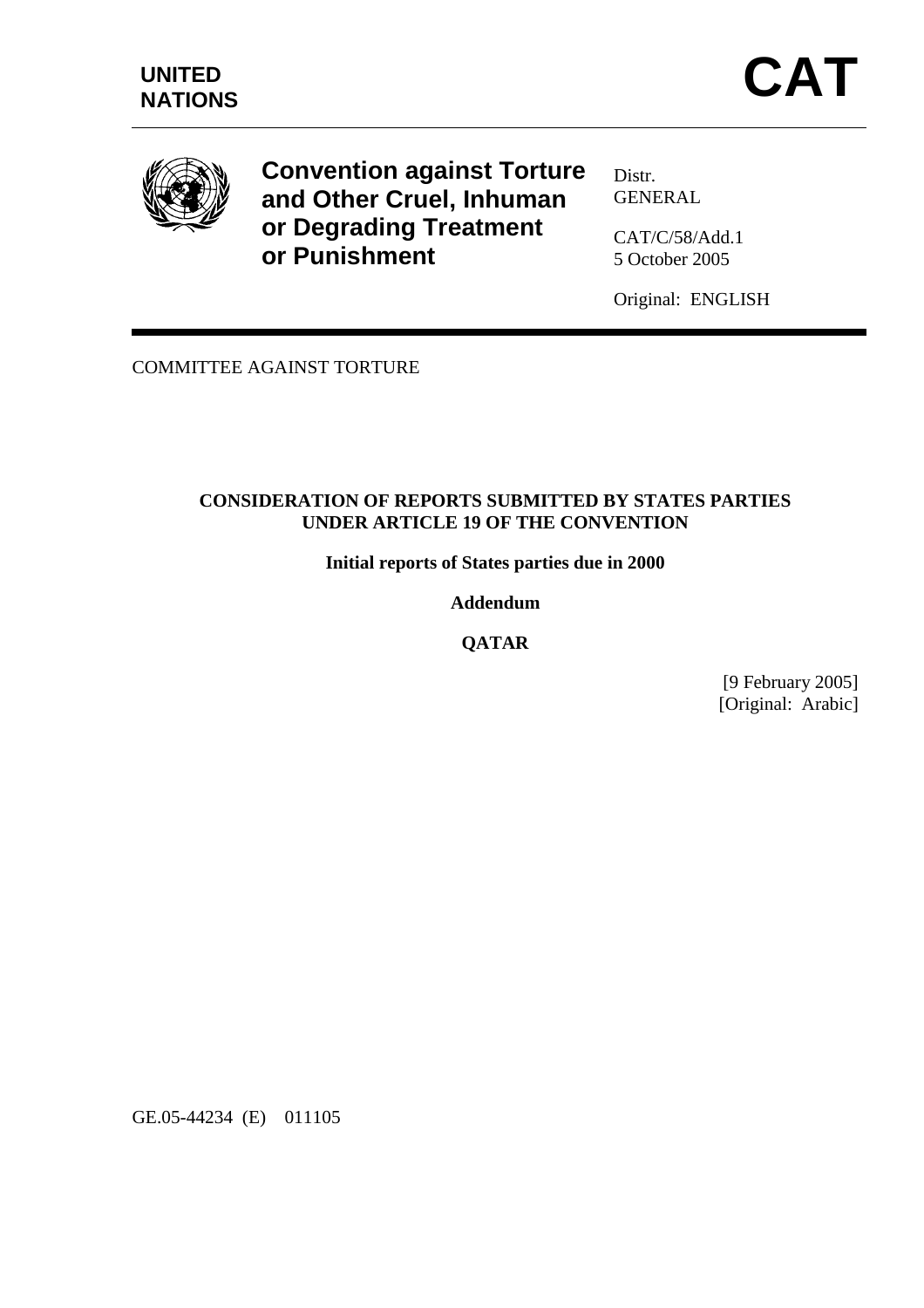# **CONTENTS**

|                                                                        |                 | Page |  |  |
|------------------------------------------------------------------------|-----------------|------|--|--|
|                                                                        |                 |      |  |  |
|                                                                        | <b>PART ONE</b> |      |  |  |
| Overview of the legislative and institutional framework for protection |                 |      |  |  |
| A.                                                                     |                 | 4    |  |  |
| <b>B.</b>                                                              |                 |      |  |  |
| C.                                                                     |                 |      |  |  |
| D.                                                                     |                 | 10   |  |  |
| Ε.                                                                     |                 | 11   |  |  |
| F.                                                                     |                 | 12   |  |  |

# PART TWO

| Details about the provisions of the Convention and their implementation |    |
|-------------------------------------------------------------------------|----|
|                                                                         | 13 |
|                                                                         | 13 |
|                                                                         | 14 |
|                                                                         | 15 |
|                                                                         | 15 |
|                                                                         | 16 |
|                                                                         | 18 |
|                                                                         | 18 |
|                                                                         | 19 |
|                                                                         | 20 |
|                                                                         | 21 |
|                                                                         | 22 |
|                                                                         | 22 |
|                                                                         | 22 |
|                                                                         | 23 |
|                                                                         | 23 |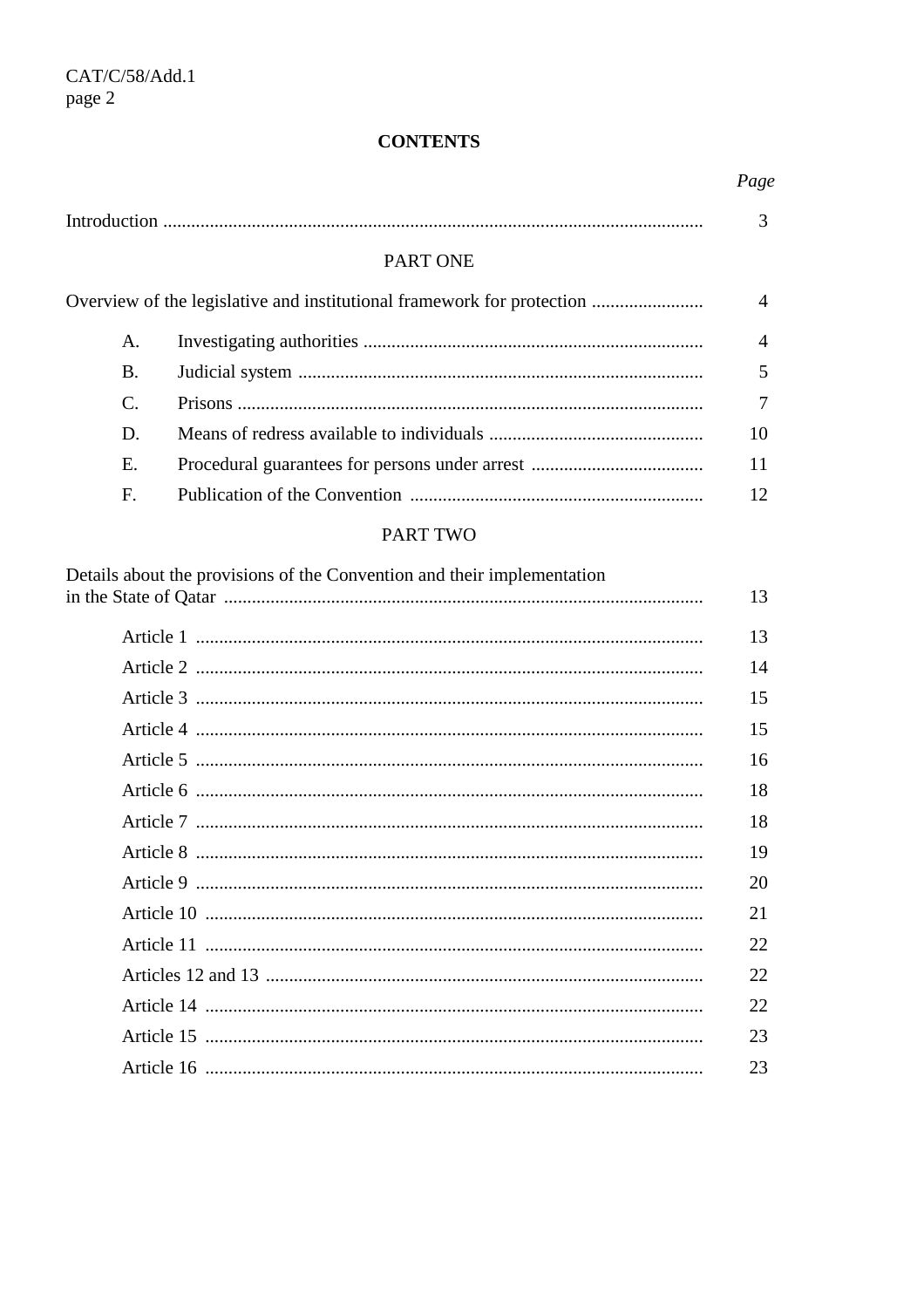#### **Introduction**

 The State of Qatar, desiring to preserve and protect the dignity of the human person and to safeguard individuals against any form of torture or cruel, degrading or inhuman treatment, and inspired by its commitment to the principles of the Charter of the United Nations, which affirm the faith of the peoples of the United Nations in fundamental human rights and the dignity of the human person, acceded to the Convention against Torture and Other Cruel, Inhuman or Degrading Treatment or Punishment on 9 February 2000.

 The Convention entered into force in the State one month after the date of the deposit of the instrument of accession, i.e. on 10 February 2001, in accordance with article 27, paragraph 2, of the Convention, which provides that, for the State ratifying or acceding to the Convention, the Convention enters into force on the thirtieth day after the date of the deposit of the instrument of ratification or accession.

 With the State's accession to the Convention, the Convention acquired the force of domestic law so that it can be invoked before the courts in any case involving an infringement of its provisions. Under article 68 of the Permanent Constitution of the State of Qatar and article 24 of the Provisional Basic Law, as amended, a treaty acquires the force of law once the State has ratified it or acceded to it.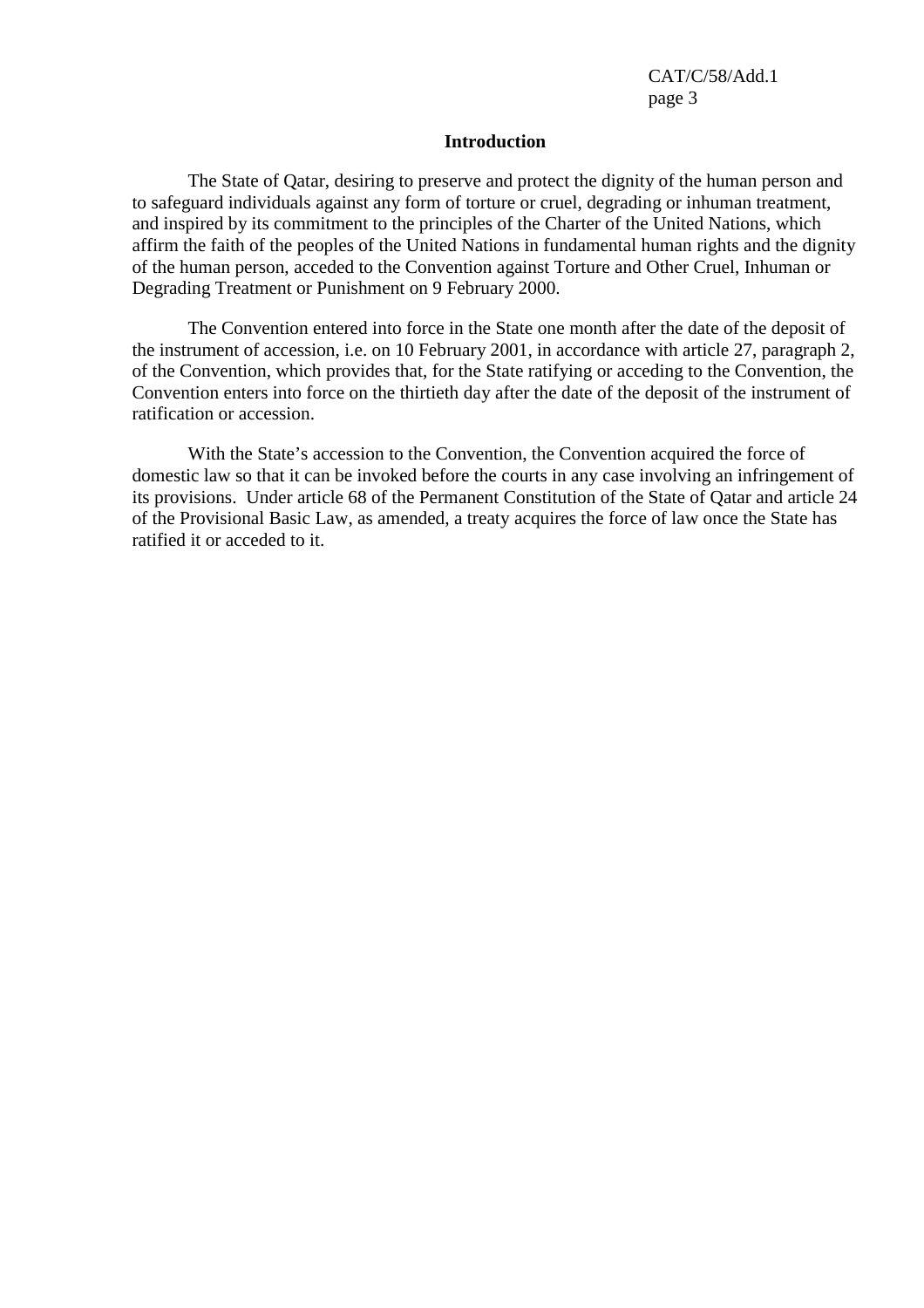## **PART ONE**

## **Overview of the legislative and institutional framework for protection**

1. The system of protection against torture cannot be fully understood without reference to the country's laws and institutions concerned with protection against torture.

## **A. Investigating authorities**

2. The Department of Public Prosecutions is legally bound to investigate offences of torture committed by public officials and to take proceedings against the perpetrators of those offences.

3. In Qatar, the Department of Public Prosecutions is an independent judicial body presided over by the Attorney-General and staffed by one or more chief attorneys and a sufficient number of other officers. Members of the Department of Public Prosecutions perform their duties under the supervision of their superiors, depending on operational arrangements. The Department of Public Prosecutions cannot be held to account for the results of its work or for the acts which it carries out in the line of duty.

4. The Department of Public Prosecutions has the power to investigate crimes, file charges and bring prosecutions in accordance with all the applicable procedures and measures established by law. In particular, it has responsibility for the following:

 (a) The investigation of offences: the Department may delegate this task to law enforcement officers. For the purposes of the work that they are engaged to perform, such officers will be treated as members of the Department of Public Prosecutions and will be subject to its supervision;

 (b) The initiation of criminal proceedings, the prosecution of cases before the courts, and the filing of appeals against court judgements;

 (c) The processing of bankruptcy applications from businessmen; the investigation of negligent or fraudulent bankruptcies; and the initiation and prosecution of criminal proceedings in accordance with the procedures established by law;

 (d) The filing of *hisba* lawsuits [lawsuits relating to an alleged affront to Islam] which come under its jurisdiction;

 (e) The review of applications for the withdrawal, termination, interruption or restoration of guardianship; the naming and designation of testamentary executors; the processing of applications for placement under guardianship and for the issuance of missing person's declarations; and all other matters relating to legal incapacity, diminished legal capacity, missing persons, and the foetus;

 (f) The inspection, in cooperation and coordination with the competent authorities, of juvenile homes, prisons and other places of detention through scheduled and unannounced visits, the checking of logbooks, arrest warrants and detention orders, the receiving and investigation of prisoners' complaints and appropriate follow-up;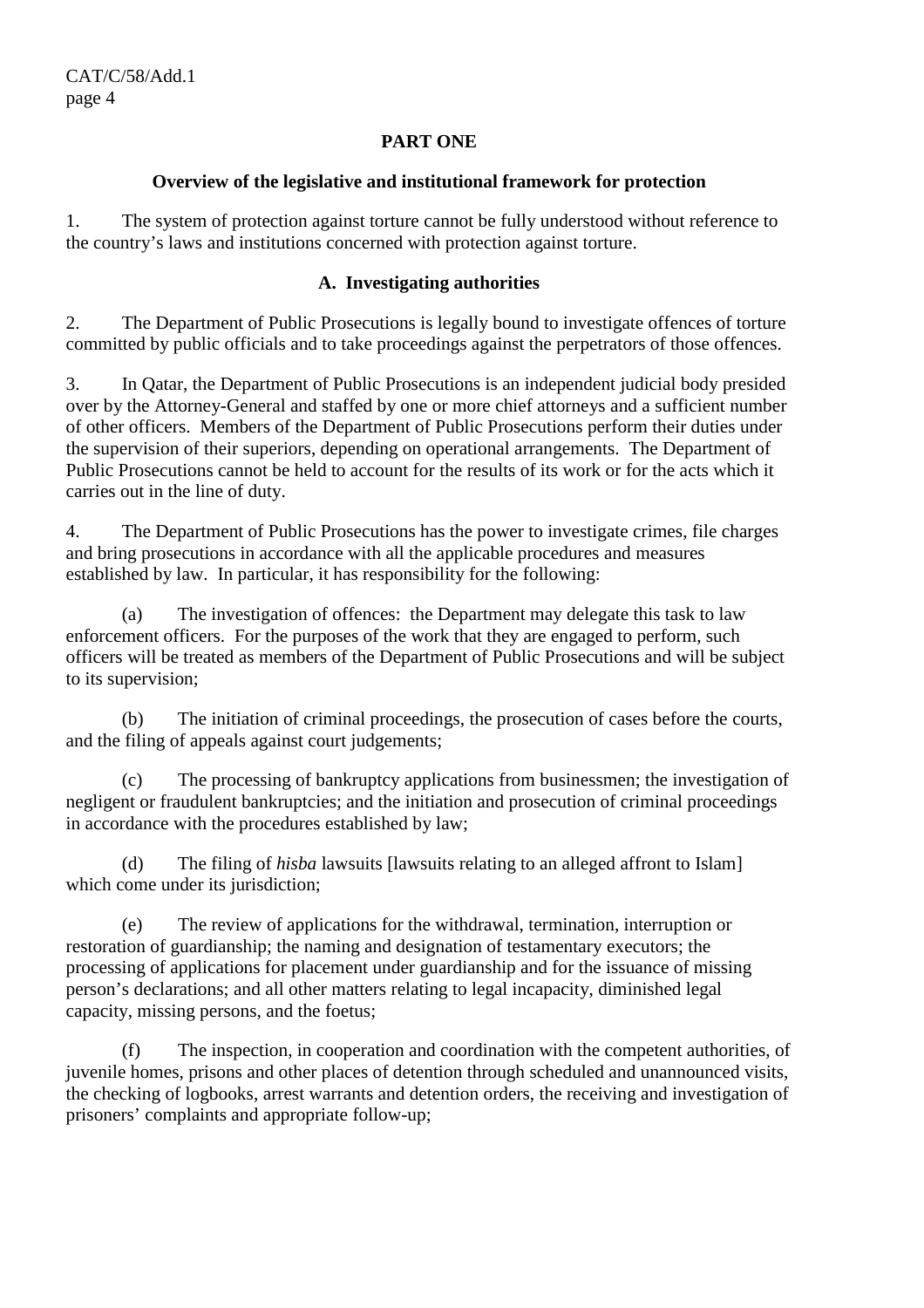(g) The handling of confiscated property; the administration of fines; and the receiving and processing of security and bail payments;

(h) Any other duties required of it by law.

5. The Attorney-General is appointed by Amiral decree and holds the rank of government minister. The other members of the Department of Public Prosecutions are appointed by an administrative decision upon the Attorney-General's recommendation.

## **B. Judicial system**

6. Judges play a special role in protecting the fundamental rights of individuals in accordance with the conventions and treaties to which the State of Qatar is a party. The principle of the independence of the judiciary enables the judicial authority to guarantee fair trials in which the rights of the parties are respected.

7. In Qatar, the judiciary is independent. According to article 130 of the Constitution of the State of Qatar: "Judicial authority is independent and is vested in different types and levels of courts, which issue judgements in accordance with the law." Article 131 of the Constitution states: "Judges are independent and are subject, in their judgements, to no authority other than the law. There can be no interference in cases or in the administration of justice." According to article 2 of the Judicial Authority Act No. 10 of 2003, judges are independent and cannot be dismissed from office except in accordance with the law. There can be no encroachment upon the independence of the judiciary or interference in matters of justice.

8. The Higher Council of the Judiciary works to ensure this independence. It also performs the following tasks:

 (a) It gives its opinion on matters affecting the judiciary and reviews draft legislation on the development of the judiciary;

 (b) It gives its opinion on the appointment, promotion, transfer, assignment and secondment of judges in accordance with the above-mentioned Act;

 (c) It investigates complaints about members of the judiciary. Its decisions on such matters are final;

 (d) It nominates the president of the Appeal Court and the presidents of the other divisions;

 (e) It carries out any other tasks entrusted to it under any other law and deals with any matters which the Chairman of the Council may bring to its attention.

9. The above-mentioned Act deals with the organization and running of the courts. Article 4 of the Act states that the courts consist of: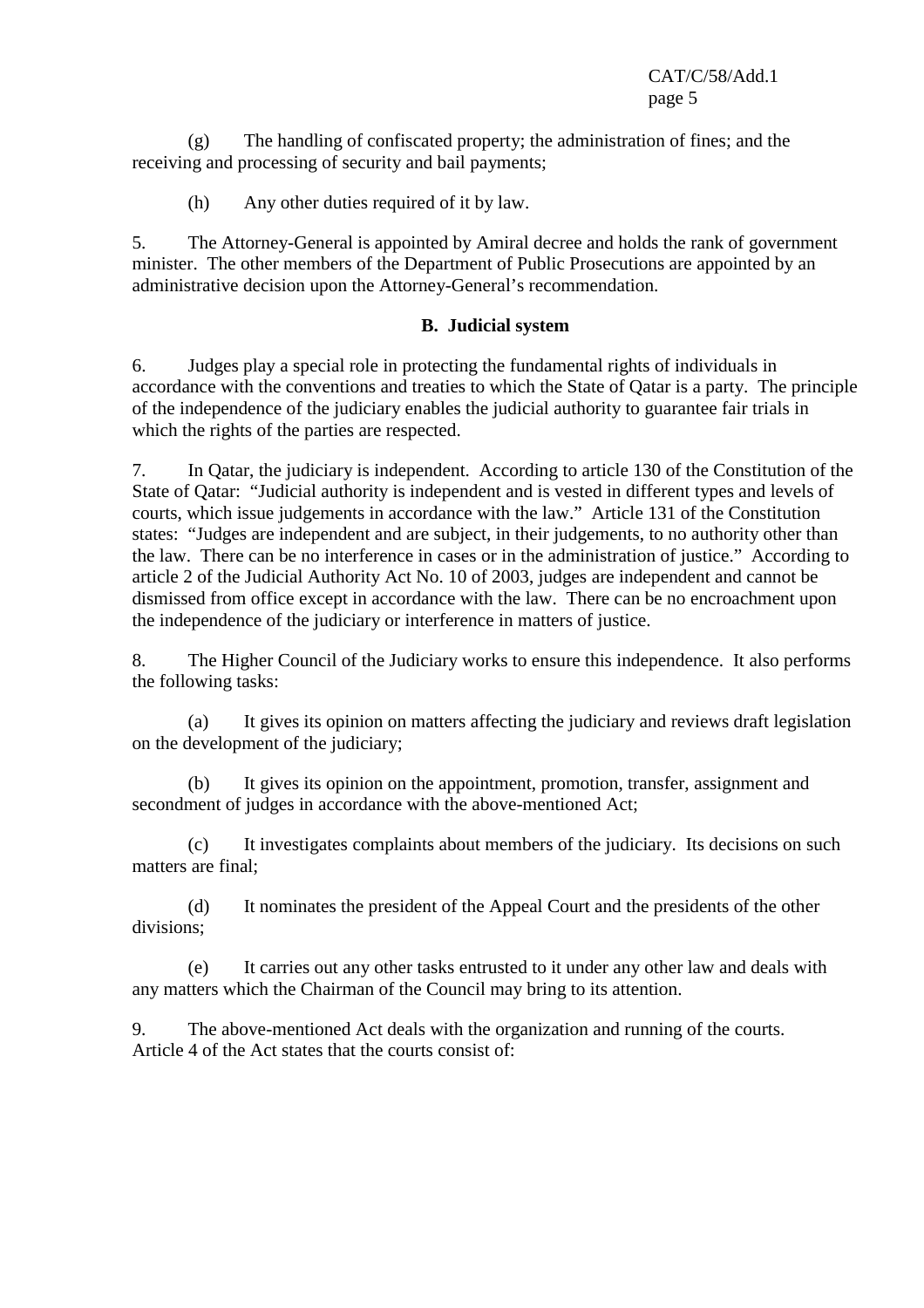### (a) The Supreme Court

 This court comprises a president and an appropriate number of vice-presidents and justices. It has various divisions which hear challenges to judgements handed down by the Court of Appeal. Each division is presided over by a president, a vice-president or a senior justice. The divisions and competences of the Court are defined by a decision of the Higher Council of the Judiciary.

(b) The Court of Appeal

 This court consists of a president and an appropriate number of vice-presidents and justices. It has competence for hearing appeals relating, inter alia, to *hadd* offences [offences for which the prescribed penalty cannot be altered in any way], *qisas* offences [for which the penalty is retaliation] and criminal, civil, commercial and personal status and inheritance cases. The Higher Council of the Judiciary establishes the divisions of the Court and decides on their areas of competence.

 Each division is presided over by a president, a vice-president or a justice. Vice-presidents and justices are assigned to the different divisions by a decision of the president of the Court, and judgements are handed down by three justices.

(c) The Court of the First Instance

 This court consists of a president and an appropriate number of judges. Its divisions hear, inter alia, *hadd* offences, *qisas* offences and criminal, civil, commercial, personal status and inheritance cases.

 The Higher Council of the Judiciary establishes these divisions and decides on their areas of competence. The Council selects and nominates the justices and judges who preside over the court and its divisions for a three-year renewable term. The president of the court assigns judges to these divisions and verdicts are delivered by three judges.

 These courts have their own budget, which is annexed to the general State budget. Their judgements are delivered and executed in the name of the Amir.

 It is clear from the foregoing that judges make their decisions without any external interference and that the independence of the judiciary is guaranteed by law.

 The fact that the courts are organized and run in such a way as to vest them with full competence for adjudicating all civil and commercial disputes and personal status and criminal cases strengthens the State's judicial system and offers numerous advantages, of which the most important is the realization of the principle of equality before the law and the avoidance of the problems which arise when it is difficult to identify which body has competence for hearing a particular case.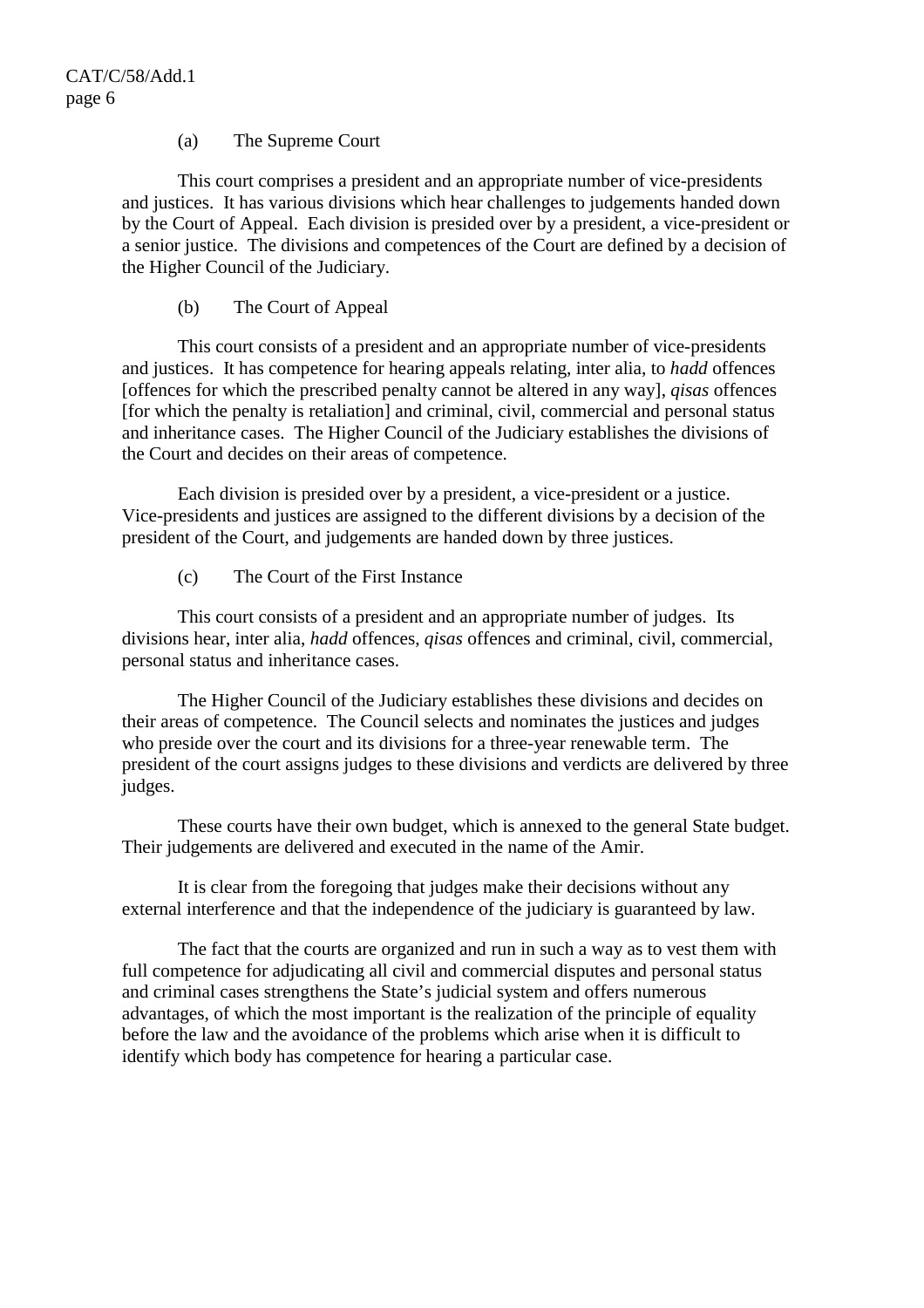## **C. Prisons**

10. Since prisons are places of detention in which individuals can be subjected to torture and other forms of criminal and degrading treatment, the Prisons Act No. 3 of 1995 emphasizes the importance of reforming and rehabilitating inmates and making efforts to turn them into useful members of society by treating them in a humane manner which fosters their sense of responsibility towards themselves and their community.

## **The regulation of prisons**

11. Prisons are established in locations specified by a decision of the Minister for Internal Affairs. Prisons can be divided into central, decentralized and special prisons and can be further subdivided into men's and women's prisons.

12. Prisons are run by prison governors and every prison has an officer who answers to the governor for the enforcement of prison laws and regulations in the prison which he runs and for the guarding of prisoners. The officer liaises with the prisoners' affairs officer and all administrative staff and guards.

13. The women's prison is run by a female officer, who has all the same powers and responsibilities as her male counterpart. If no female officer can be found, the prison will be run by a male officer, who must work in cooperation with a female supervisor reporting to him. Every possible effort is made to staff the prison with female officers. In any event, the prison guards and ancillary personnel must be women. Depending on their duties, the prison officer, the prisoners' affairs officer and the supervisor of the women's prison all hold the rank of law enforcement officer.

- 14. Each prison maintains the following records:
	- (a) A general file on prisoners;
	- (b) A reports and investigations logbook;
	- (c) A register of prisoners' property;
	- (d) A daily log of prisoners' accidents;
	- (e) Prisoners' employment records;
	- (f) A punishments book;
	- (g) A file on escapees;
	- (h) A register of prisoners' complaints and requests;
	- (i) A register of official visits, including comments by official visitors;
	- (j) A register of ordinary visits;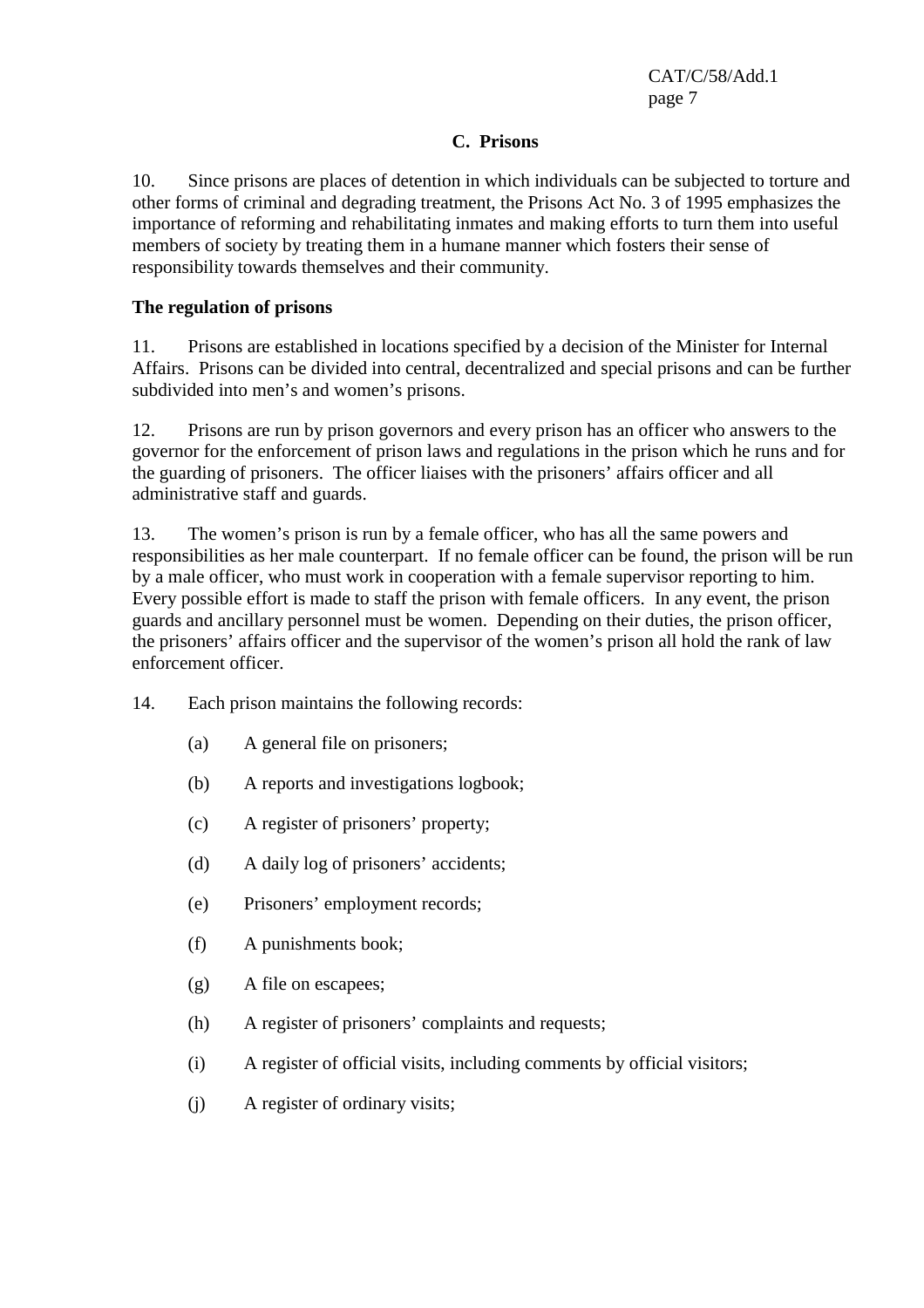(k) A register of scheduled and unannounced inspections;

 (l) A personal file on each prisoner, including full details about the prisoner's physical and mental health and social circumstances;

(m) Any other records that the prison governor may wish to keep.

15. The prisoners' affairs officer must answer to the prison officer for the maintenance and accuracy of these records.

16. In addition to the tasks specified in the Act, the prison officer is also required to:

 (a) Take appropriate steps to ensure that prisoners receive a copy of any notice of a judgement or document sent to them while they are in prison. If the prisoner asks for a copy of the notice to be sent to a particular person, then the officer must send the document to the person concerned;

 (b) Check any case files, appeal files or other legal documents which the prisoner wishes to send, through the prison officer, for timely transmission to the competent body;

 (c) Inform the prison governor immediately about any death, suicide, escape, accident or serious injury of any prisoner or of any serious offence committed by, or against, prisoners in the prison. The prison governor must promptly bring these matters to the attention of the Minister for Internal Affairs;

 (d) Promptly notify the prison governor about serious incidents such as riots and epidemics and take appropriate action to deal with them. The prison governor must promptly bring these matters to the attention of the Minister for Internal Affairs;

 (e) Monitor prison work in order to make sure that it is properly administered and does not breach the laws or administrative regulations. The officer must accept prisoners' written or oral complaints and pass them on to the prison governor after logging them in the requests and complaints book.

17. The prison officer may authorize any individual or body to visit the prison under certain conditions. For example, visitors must explain why they wish to make a visit and must provide proof of identity and abide by the rules and regulations on prison visits, together with any instructions which they are given during visits.

18. No one may be imprisoned except pursuant to a written order from the authority with legal competence for issuing such orders. No one may be kept in prison beyond the date specified in an order.

## **Categories and subcategories of prisoner and treatment of prisoners**

19. Prisoners are divided into four categories, categories A, B, C and D.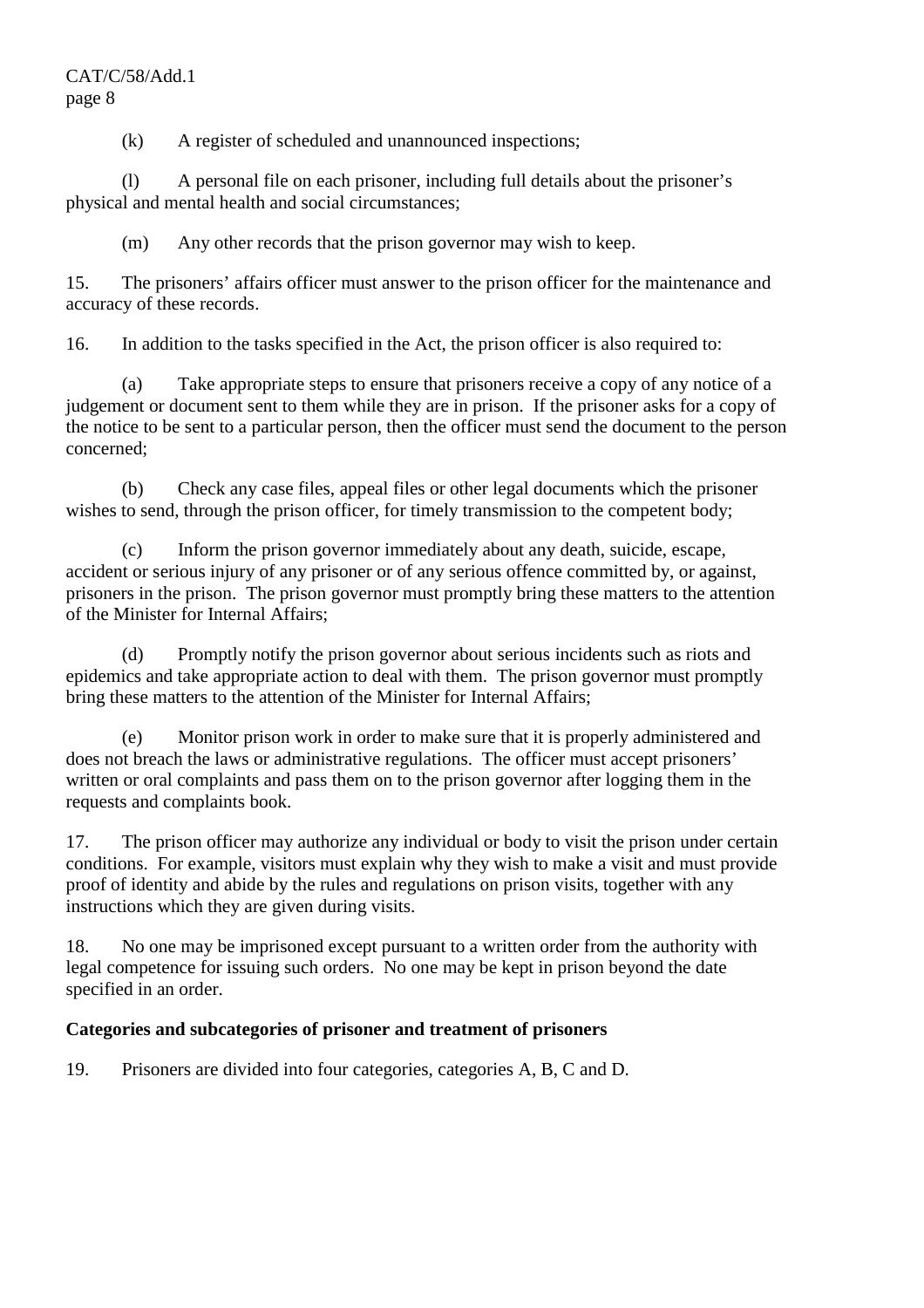20. Category A is for persons in preventive custody, persons sentenced to a short term of imprisonment, persons imprisoned for non-payment of debts, persons imprisoned for non-payment of maintenance, civil debts or indemnities for bodily injury [*diyah*].

21. Category B is for persons sentenced to imprisonment with hard labour or flogging.

*Note bene:* The competent authorities are considering amending the Prisons Act with a view to abolishing the penalties of hard labour and flogging in conformity with the new Penal Code No. 11 of 2004, which does not provide for either of these penalties.

22. Category C is for persons condemned to death.

23. Category D is for persons held in preventive detention in connection with political offences and persons convicted of political offences.

24. Each category has two further subcategories, depending on the prisoner's age, previous record, the nature of offence committed, the length of the sentence, the prisoner's social and cultural background and his or her capacity for rehabilitation.

25. Category A prisoners are allowed to wear their own clothes and order in their own food. Their lawyers can visit them on their own, provided that they obtained prior permission, in writing, from the Department of Public Prosecutions. Foreign prisoners are allowed to contact their country's consulate or the body representing their interests, after having received permission from the Ministry of Internal Affairs.

26. Category B prisoners are paid for the work that they do in prison. They are paid extra for technical work and are allowed to correspond with their relatives and friends. The prison board arranges visits by consular staff and others representing the interests of foreign prisoners in this category after written authorization has been provided by the Ministry of Internal Affairs.

27. Category C prisoners and persons on death row are not allowed to mix with other prisoners and must wear different clothing from other prisoners.

28. Category D prisoners are treated like category A prisoners, since there are currently no regulations on treatment of this category of prisoner.

## **The health, social and cultural welfare of prisoners**

29. No prisoner can be deprived of meals or given short rations except on medical grounds;

(a) Prison uniforms must be compatible with health and atmospheric conditions;

 (b) Prisoners must be supplied with water and soap at least once a week and must have their hair cut to an appropriate length. Women only have their hair cut on medical grounds. Prisoners are given one hour a day for exercise. In special circumstances, prison officers may reduce this time to half an hour or increase it to one and a half hours.

30. Every prison has an infirmary run by a doctor, who is required to take all necessary measures to safeguard prisoners' health and protect them from disease.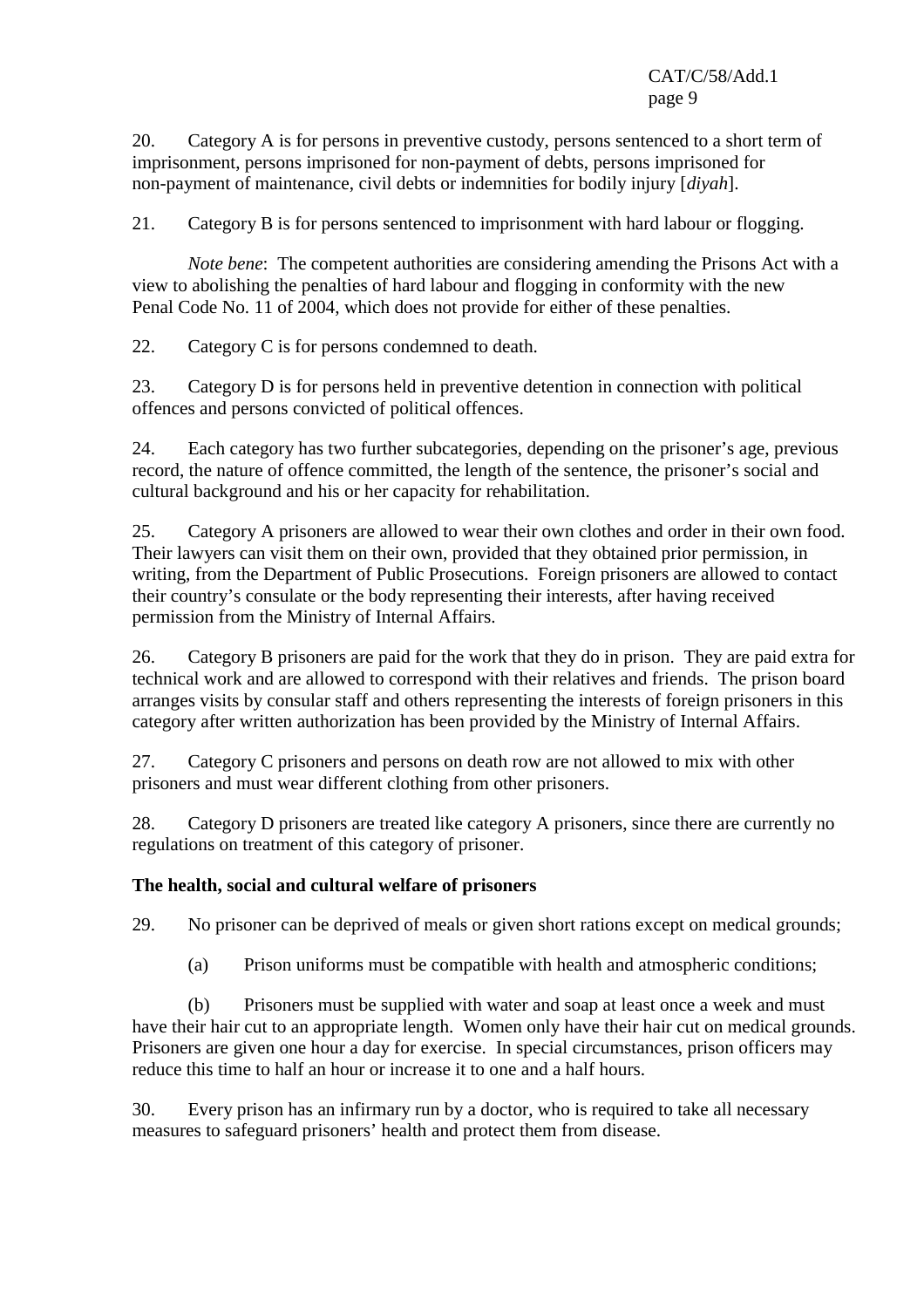## **Prison discipline**

31. Any prisoner who infringes prison laws, regulations or rules will be subject to disciplinary action, without prejudice to any criminal responsibility which he may bear for his acts. The disciplinary measures which the prison management can take against a prisoner include:

(a) A warning;

 (b) Withdrawal, for a period of up to 30 days, of all or some of the privileges accorded to prisoners in the relevant category;

(c) A cut in pay for a period of up to seven days;

(d) Up to seven days' solitary confinement;

 (e) Up to 20 lashes of the whip, provided that the prisoner is proved to be medically fit to sustain a flogging, and having due regard to the rules and procedures relating to the infliction of the penalty of flogging.

 (*Nota bene*: It is worth mentioning that the competent authorities in Qatar are considering amending the Prisons Act with a view to repealing the provisions on the penalty of flogging.)

(f) Placing the prisoner in a lower subcategory.

32. None of these penalties can be inflicted until an investigation has been carried out and the prisoner has been confronted with the charges against him and given an opportunity to make a statement in his defence. An explanation must be given for any decision to inflict a punishment on a prisoner and the prison officer or his deputy must keep a written record of the investigation.

## **D. Means of redress available to individuals**

33. With regard to the redress available to any individual who alleges that he has been a victim of torture or any other form of cruel, inhuman or degrading treatment or punishment, the Permanent Constitution of the State of Qatar and the laws in force provide that anyone who alleges that any of the rights guaranteed to him by the Constitution or the prevailing laws have been violated may seek redress before the courts in accordance with their respective areas of competence. This principle is enunciated in article 130 of the Constitution, which states: "The right to seek legal redress is safeguarded and is guaranteed to all. The law shall specify the procedures and circumstances under which this right shall be exercised."

34. Article 23 of the Code of Criminal Procedures of 2004 defines the procedures and conditions for instituting criminal proceedings. It also provides full legal guarantees of the right to seek legal redress.

35. Anyone who alleges that any of the rights guaranteed to him by law have been violated is entitled to bring this matter to the attention of the Amir himself, since the Amir's Office and Council are open to all citizens.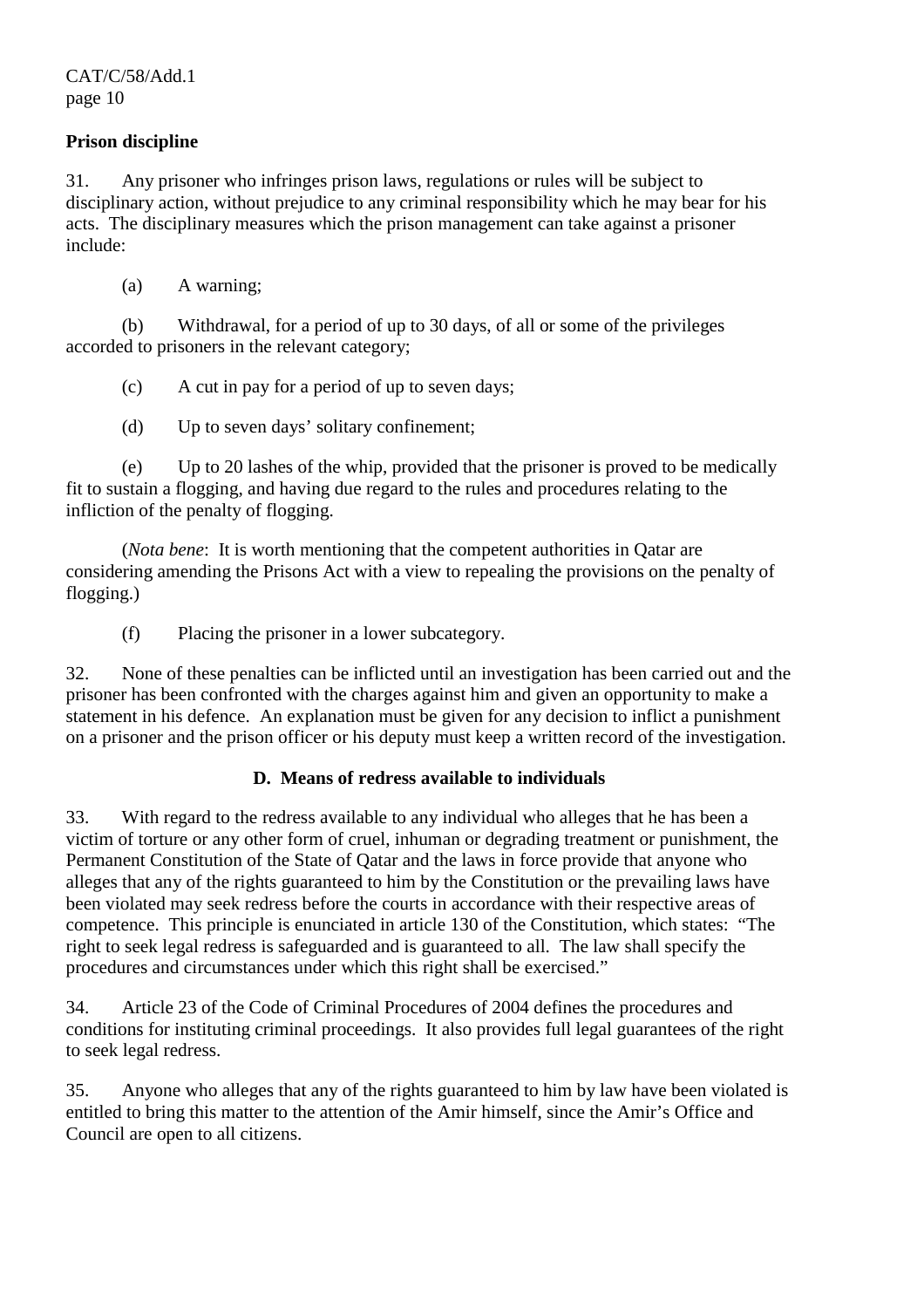36. The National Human Rights Committee was established in Qatar pursuant to Decree Law No. 38 of 2002. The Committee works to protect human rights and human freedoms by pursuing the following aims:

 (a) Achieving the aims of the international human rights conventions and covenants to which the State is party;

 (b) Investigating infringements of human rights and freedoms and recommending appropriate ways of dealing with them and preventing them from occurring in the future;

(c) Increasing awareness of, and knowledge about, human rights and freedoms.

## **E. Procedural guarantees for persons under arrest**

37. These rights are set out in the Constitution of the State of Qatar, particularly article 36 thereof which reads as follows: "Personal freedom shall be guaranteed. No one may be imprisoned, searched, confined to a particular place or deprived of his freedom to choose his place of residence or to move around except in accordance with the law. No one may be subjected to torture or degrading treatment. Torture is an offence which is punishable by law." According to article 37 of the Constitution: "Privacy is inviolable. No one shall be subjected to any intrusion into his personal or family affairs or his home or correspondence, or to any other intrusion likely to damage his honour or reputation except in accordance with the law and the procedures established thereby."

38. These rights and guarantees are also assured by the Code of Criminal Procedures, which is an important law in terms of the protection of human rights and fundamental freedoms because the legal safeguards which it contains ensure the highest standards of justice during any kind of criminal proceeding against any individual.

39. The Code contains provisions which make it illegal to subject an accused person to torture or assault. Article 40 of the Code states: "No one may be arrested or imprisoned except pursuant to an order issued by the competent authorities and under the circumstances specified by law. Such persons must be treated in a manner conducive to the preservation of their human dignity and may not be subjected to physical or mental harm. Law enforcement officers must inform the accused of his right to remain silent and to contact a person of his own choosing."

40. Since international standards require lawyers to discharge their professional duties in a manner consistent with the promotion and protection of human rights and fundamental freedoms, the Code of Criminal Procedures grants accused persons the right to engage a lawyer during all stages of proceedings, beginning with questioning (see articles 101 and 102). Article 101 of the Code stipulates: "Except in cases of *flagrante delicto* and of urgent need arising from the fear of losing evidence, no member of the Department of Public Prosecutions may question an accused person or have him confront other accused persons or witnesses unless that person's lawyer has been invited to attend, assuming that a lawyer has been appointed."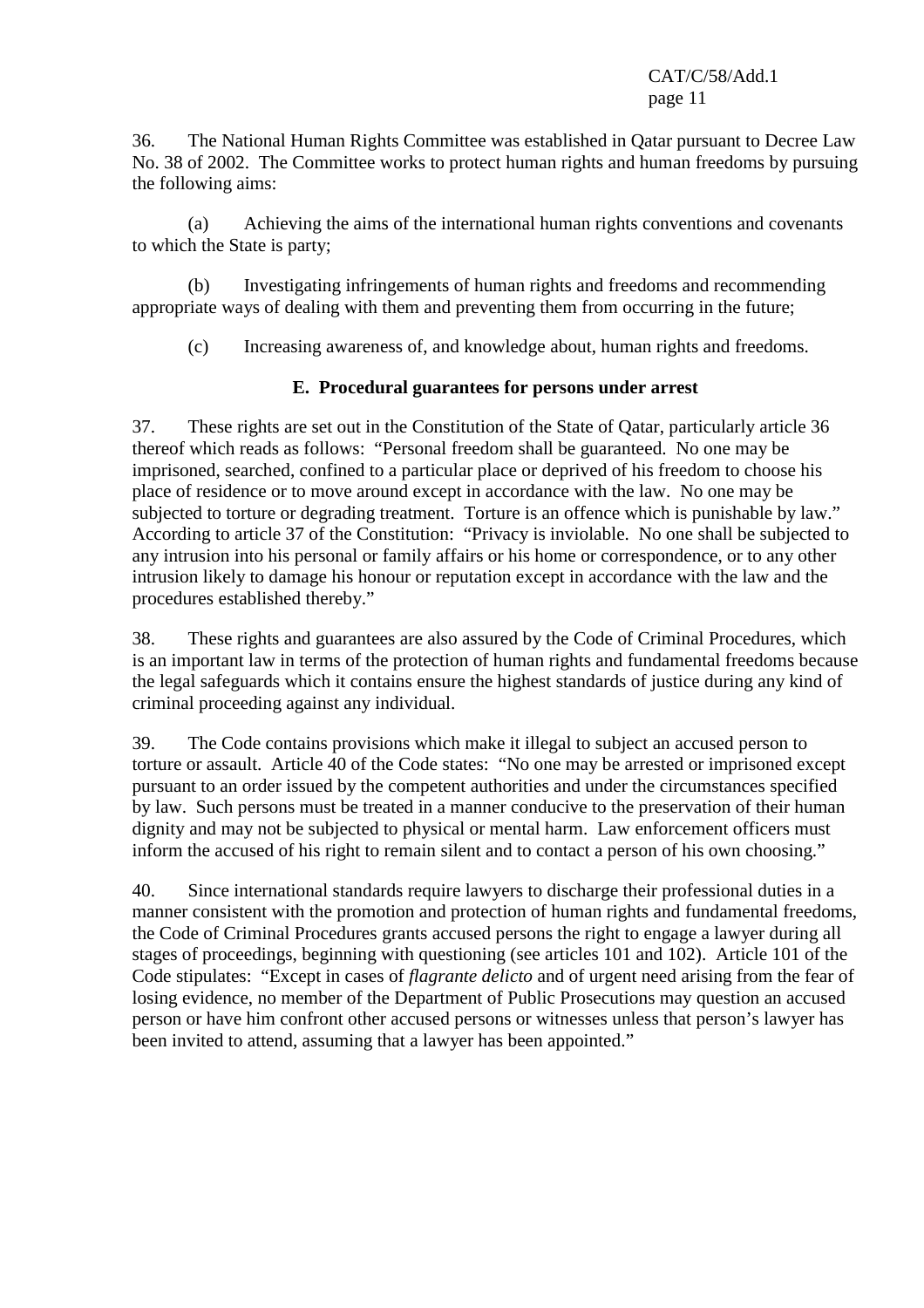41. Article 102 stipulates: "The lawyer for the accused must be allowed to examine the investigation file at least one day before the interview or confrontation, unless a member of the Department of Public Prosecutions decides otherwise. Under no circumstances shall the accused be separated from his lawyer during questioning."

42. The Code also states that no reliance may be placed in a confession extracted from the accused under torture. This provision is found in article 232 of the Code, which stipulates: "The judge has full freedom to rule on the case on the basis of the conviction which he has formed. However, he may not base a ruling on any evidence that was not presented in court or that was obtained illegally. No reliance shall be placed in any statement established to have been obtained from an accused person or a witness under coercion or threats."

## **F. Publication of the Convention**

43. According to the Provisional Basic Law, as amended by the Constitution of the State of Qatar, no treaty shall enter into force until it has been ratified and published in the Official Gazette. Article 68 of the Permanent Constitution of the State of Qatar contains the same provision.

44. Publication is regarded as being akin to an order to all organizations and authorities to implement the law in question in their respective areas of jurisdiction. It is worth pointing out that all human rights conventions which the State ratifies or accedes to, including the Convention forming the subject of the present report, have been published in the Official Gazette and copies have been distributed to the ministries and bodies concerned.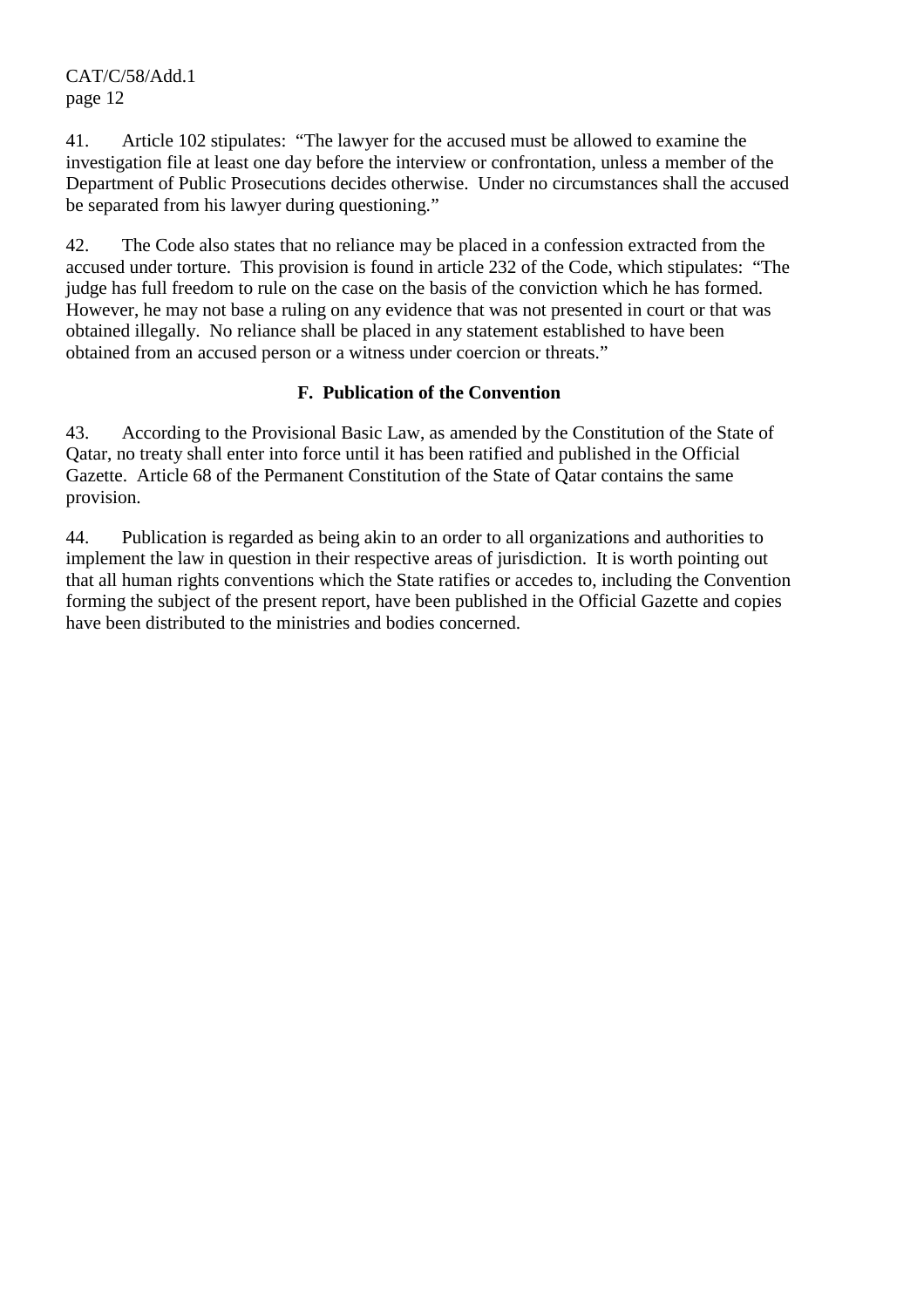## **PART TWO**

## **Details about the provisions of the Convention and their implementation in the State of Qatar**

### **Article 1**

 For the purposes of this Convention, torture means any act by which severe pain or suffering, whether physical or mental, is intentionally inflicted on a person for such purposes as obtaining from him or a third person information or a confession, punishing him for an act he or a third person has committed or is suspected of having committed, or intimidating or coercing him or a third person, or for any reason based on discrimination of any kind, when such pain or suffering is inflicted by or at the instigation of or with the consent or acquiescence of a public official or other person acting in an official capacity. It does not include pain or suffering arising only from, inherent in or incidental to lawful sanctions.

 This article is without prejudice to any international instrument or national legislation which does or may contain provisions of wider application.

### **Comment**

45. The use of torture as a policy or instrument of State power is totally prohibited. No State official, be they a civilian or a member of the military, has a licence to commit, or to order others to commit, any act of torture.

46. Likewise, no public official may conceal, authorize or acquiesce in the commission of any form of torture. Any act of torture within the meaning of this Convention shall be deemed illegal under Qatari law. Anyone who commits such an act shall be subject to the criminal penalties prescribed, inter alia, in the Penal Code and other criminal laws.

47. The Islamic sharia totally prohibits acts of torture and other forms of ill-treatment, since such acts are an affront to human dignity, which the religion enjoins us to respect and protect.

48. Since many persons regard acts of torture and closely related practices such as cruel, inhuman or degrading treatment as some of the most repellent and cruellest forms of physical and mental suffering, and since such acts stir up powerful feelings of resentment and disgust in ordinary individuals, the authors of the Constitution of the State of Qatar made sure to write explicit provisions into the Constitution prohibiting and criminalizing torture. Thus, article 36 of the Constitution stipulates: "No one may be subjected to torture or degrading treatment. Torture is an offence which is punishable by law."

49. This provision is consistent with article 1 of the Convention, insofar as it makes a distinction between torture and acts of lesser gravity which may constitute degrading or inhuman treatment but do not amount to torture. It is clear, then, that the Constitution devotes a special provision to the prohibition of acts of torture, as a separate category of offence.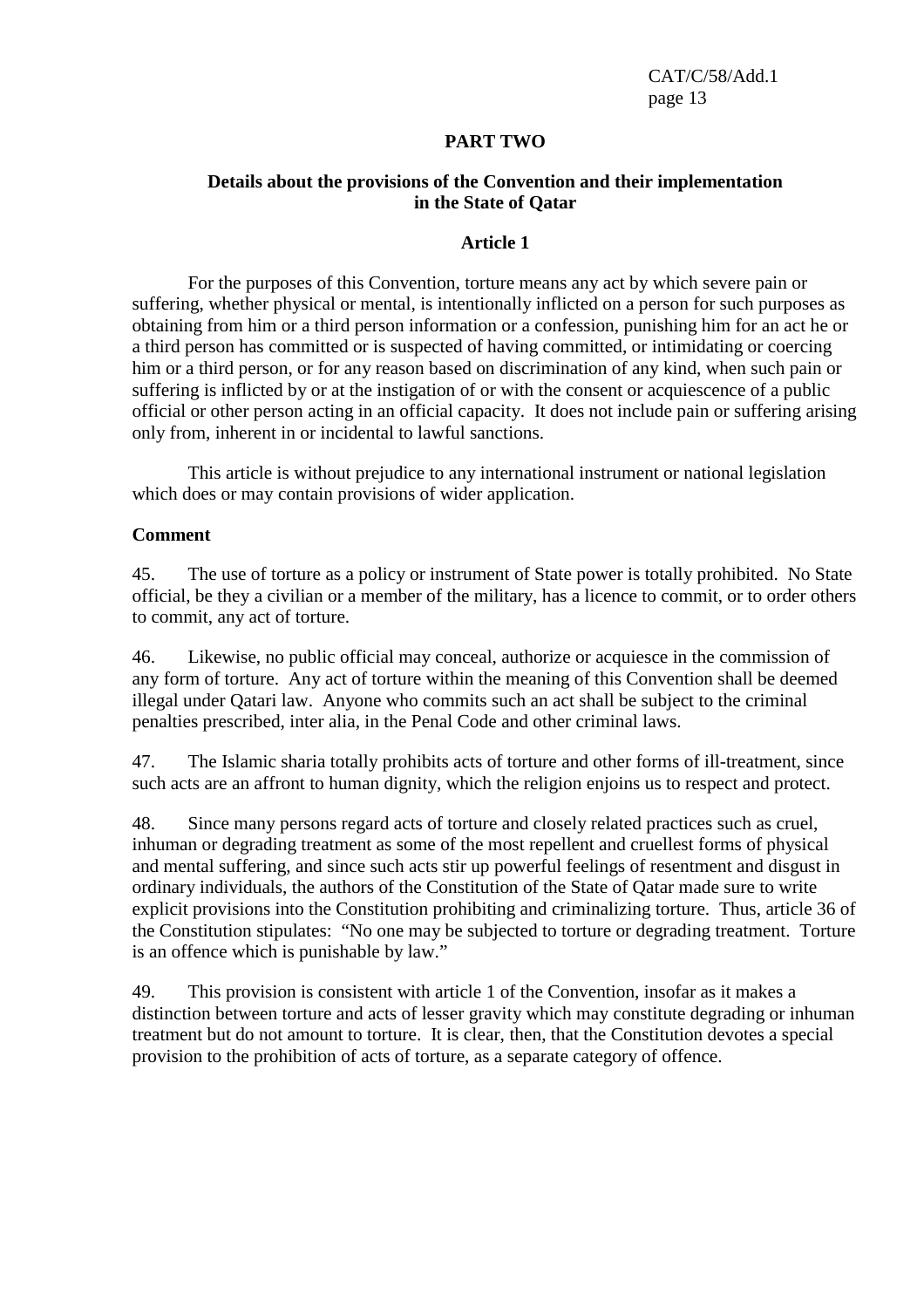Each State party shall take effective legislative, administrative, judicial or other measures to prevent acts of torture in any territory under its jurisdiction.

 No exceptional circumstances whatsoever, whether a state of war or a threat of war, internal political instability or any other public emergency, may be invoked as a justification of torture.

 An order from a superior officer or a public authority may not be invoked as a justification of torture.

## **Comment**

50. Since acts of torture are normally committed in places where investigations are carried out, and since ill-treatment mostly occurs during the early stages of a person's arrest, detention and imprisonment, Act No. 10 of 2002, concerning the Department of Public Prosecutions, stipulates, in its article 4, paragraph (vi), that the Department of Public Prosecutions has the authority to inspect, in coordination and cooperation with the competent authorities, juvenile homes, prisons and other places of incarceration through scheduled and unannounced visits, the examination of logbooks, arrest warrants and detention orders, the receiving of complaints and taking of whatever action it deems appropriate.

51. This authority serves as a form of guarantee against the use of torture and ill-treatment in detention centres, prisons and correctional facilities.

52. This provision, by guaranteeing that visits are made to juvenile homes, also ensures that the State meets its obligations under the Convention on the Rights of the Child, to which Qatar became a party in 1995 pursuant to Decree No. 54 of 1995. Article 37 (a) of the decree states that no child may be subjected to torture or any other form of cruel, inhuman or degrading treatment or punishment. The provision is also consistent with the State's obligation, under article 19 of the Convention, to protect the child from all forms of physical or mental violence, injury or abuse, neglect or negligent treatment, maltreatment or exploitation, while in the care of parent(s), legal guardian(s) or any other person who has the care of the child. The Department of Public Prosecutions has been vested with this authority to enable it to check up on children who have been deprived of their liberty and verify compliance, in the places concerned, with the international standards established in the United Nations rules relating to the protection of juveniles deprived of their liberty, the treatment of prisoners and the administration of juvenile justice. With a view to further criminalizing acts of torture and other inhuman treatment, the Qatari legislature, through article 103 of the Code of Criminal Procedures, prohibits the practice of accepting statements under oath from accused persons.

53. The Code also provides that any statement or information obtained under torture or coercion shall be deemed null and void and that no reliance shall be placed therein. Article 232 of the Code stipulates: "No reliance shall be placed in any statement established to have been obtained from an accused person or witness under coercion or threats."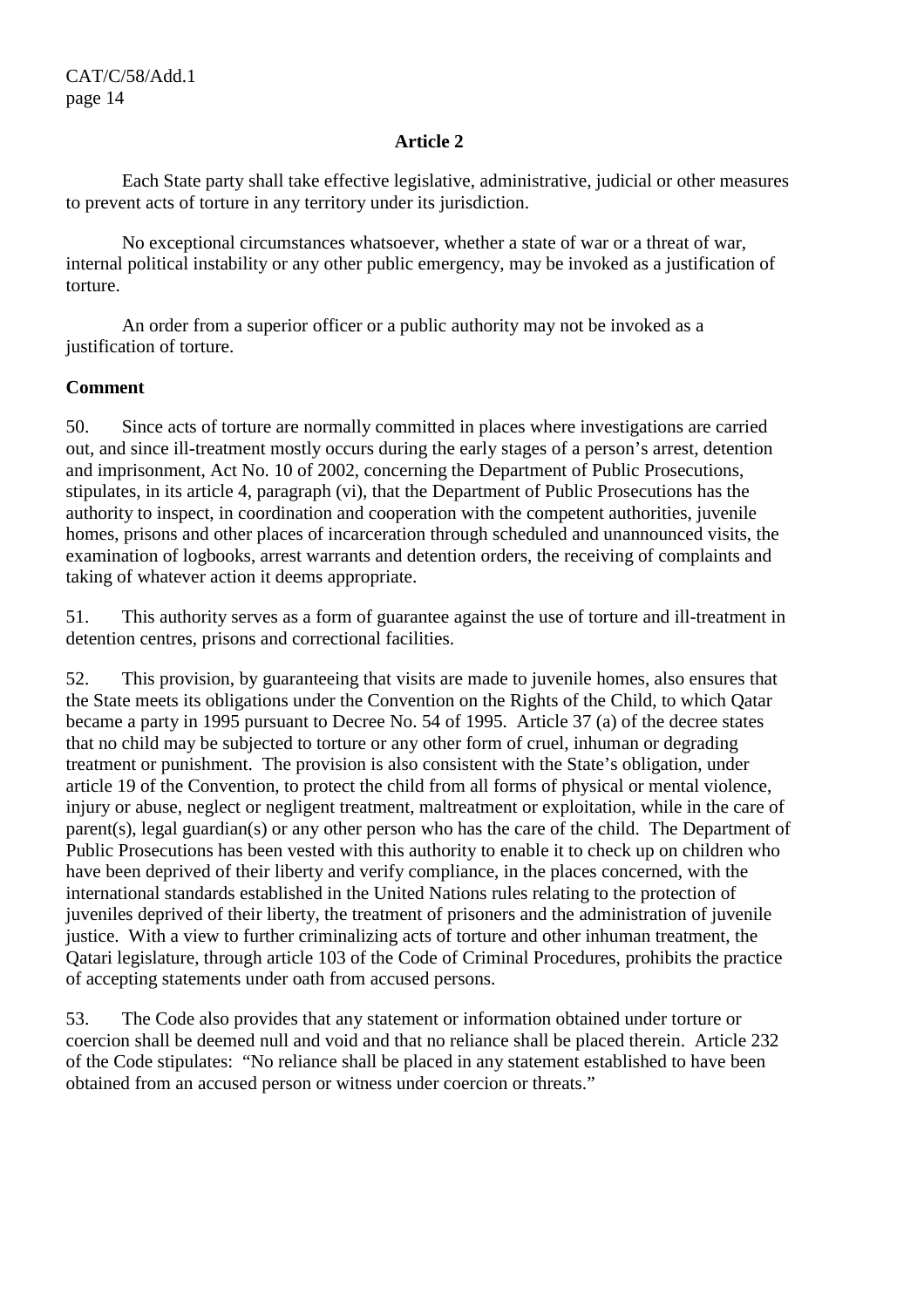No State party shall expel, return ("refouler") or extradite a person to another State where there are substantial grounds for believing that he would be in danger of being subjected to torture.

 For the purpose of determining whether there are such grounds, the competent authorities shall take into account all relevant considerations including, where applicable, the existence in the State concerned of a consistent pattern of gross, flagrant or mass violations of human rights.

## **Comment**

54. The competent authorities of the State are looking into whether this article can be incorporated into domestic law.

## **Article 4**

 Each State party shall ensure that all acts of torture are offences under its criminal law. The same shall apply to an attempt to commit torture and to an act by any person which constitutes complicity or participation in torture.

 Each State party shall make these offences punishable by appropriate penalties which take into account their grave nature.

## **Comment**

55. In addition to the Convention against Torture and Other Cruel, Inhuman or Degrading Treatment or Punishment, the State of Qatar is also a party to other conventions which completely prohibit acts of torture, including the Convention on the Rights of the Child of 1989, the four Geneva Conventions of 1949 and Additional Protocol I of 1977.

56. Prevailing Qatari legislation prohibits and criminalizes torture and other practices which constitute ill-treatment or harsh punishment. According to the Code of Criminal Procedures, no one may be arrested or detained except by order of the competent authorities and under the conditions specified by law. Everyone must be treated in a manner that preserves his or her human dignity and no one may be subjected to physical or mental harm (art. 40).

57. Thus, it criminalizes acts of torture, although it refers to a specific period of time, namely the arrest and detention stage.

58. Chapter III, section III, of the Penal Code, which deals with the exploitation of workers and abuses of authority, contains provisions prescribing a penalty of up to five years' imprisonment for any public official who uses or orders the use of torture, force or threats against an accused person, a witness or an expert for the purpose of obtaining a confession to an offence, coercing the person into making a statement or providing information about an offence or covering up an offence.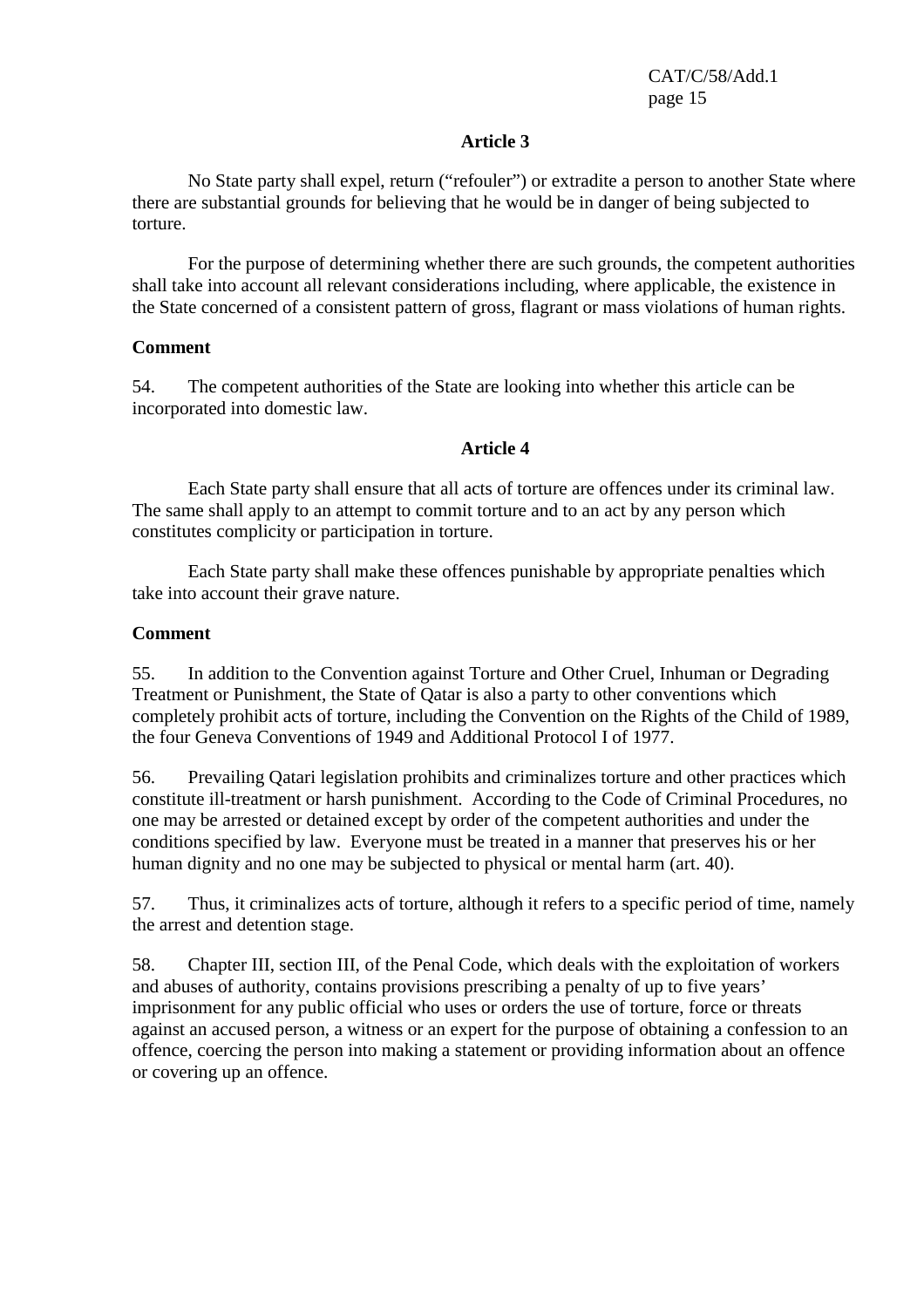59. If, as the result of an act committed by a public official, the victim sustains an injury which causes permanent disability, the perpetrator shall be liable to a penalty of up to 10 years' imprisonment. If the victim dies as a result of the act, the perpetrator faces a penalty of death or life imprisonment (art. 159).

60. The above provision clearly rules out any form of immunity which a public official could invoke after committing, attempting to commit, or participating in, an act of torture, which is an offence under article 4 of the Convention. The use of force or infliction of pain in order to induce a person to talk during questioning not only violates the right of the accused to be protected from torture, but also his right to remain silent during questioning. Thus, article 40 of the Code of Criminal Procedures stipulates that accused persons must be informed of their right to remain silent and to contact a person of their own choosing.

61. The individual's right not to be forced to testify against himself also includes the right to remain silent while in detention and during questioning, regardless of whether or not the information sought would implicate him in a crime.

62. The Qatari legislature, mindful that abuses of power can occur during questioning, has provided, in article 89 of the above-mentioned Code, that a member of the Department of Public Prosecutions may refuse to ask a witness a question which has nothing to do with the case in hand or which is formulated in such a way as to be prejudicial to others. Witnesses must not be exposed to any act, statement or utterance which causes them feelings of mental distress or fear.

63. The Penal Code does not overlook acts which cause harm and pain but do not amount to torture. Public officials are punished for using their official powers to harm individuals (art. 159). The word "harm" includes material, physical and mental harm (art. 189).

64. Article 161 of the Penal Code makes the following distinction between torture and other acts of cruelty or ill-treatment: "A penalty of up to three years' imprisonment and/or a fine of up to 10,000 rials shall be imposed on any public official who, during the course of his duties, commits or orders others to commit acts of cruelty under circumstances other than those permitted by law.

65. Outside the context of public office, the Penal Code contains a chapter on offences against personal freedom and inviolability of person (arts. 318-333) which penalizes illegal abduction, arrest, forced labour, detention and deprivation of liberty. The penalty for such acts is a term of up to 15 years' imprisonment, depending on the circumstances, including: "Where the act was committed by means of deception or was accompanied by abuse of power, threats, murder or physical or mental torture" (art. 318).

## **Article 5**

 Each State party shall take such measures as may be necessary to establish its jurisdiction over the offences referred to in article 4 in the following cases:

 (a) When the offences are committed in any territory under its jurisdiction or on board a ship or aircraft registered in that State;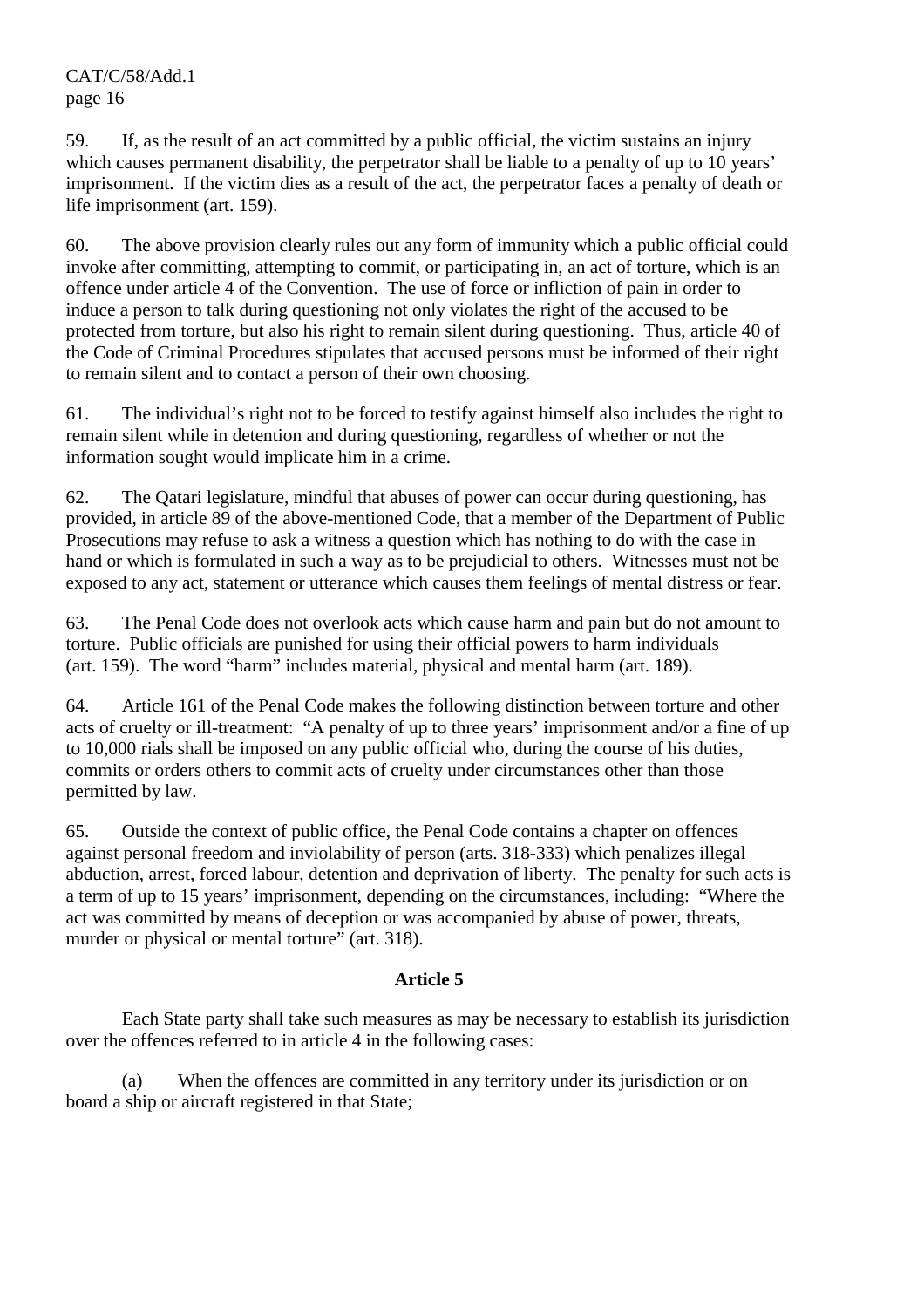- (b) When the alleged offender is a national of that State;
- (c) When the victim was a national of that State if that State considers it appropriate.

 Each State party shall likewise take such measures as may be necessary to establish its jurisdiction over such offences in cases where the alleged offender is present in any territory under its jurisdiction and it does not extradite him pursuant to article 8 to any of the States mentioned in paragraph 1 of this article.

 This Convention does not exclude any criminal jurisdiction exercised in accordance with internal law.

## **Comment**

66. Chapter II of the Penal Code, which deals with the Code's scope of application, stipulates that it applies to:

 (a) The commission, outside Qatar, of an act rendering a person the perpetrator of, or an accomplice to, an offence committed wholly or in part in Qatar;

 (b) The commission, in Qatar, of an act rendering a person the perpetrator of, or an accomplice to, an offence committed wholly or in part outside Qatar, provided that the act is punishable under the Code and the law of the country in which it was committed;

 (c) Where the intention of the author of, or accomplice to, an offence committed outside Qatar was to undermine the State's internal or external security or where the offence entailed the forging or falsification of official documents, seals or insignia, or government stamps, of the forging or counterfeiting of paper or metal currency which is legal tender in Qatar, or the possession or distribution of forged or counterfeit currency;

 (d) Anyone who is found in the State after committing or participating in any offence perpetrated abroad that entails the trafficking of drugs or human beings, piracy or international terrorism;

 (e) Any Qatari who commits, while abroad, an act that is classified as a serious or lesser offence under the Code shall be punished under the Code upon return to Qatar, if the act was also punishable under the law of the country in which it was committed;

 (f) The Code applies to offences committed on board ships and aircraft belonging to, or operated, for any reason, by the State, regardless of where they may be;

 (g) Without prejudice to the conventions and treaties to which the State is party, the provisions of the Code shall not apply to offences committed on board foreign ships and aircraft present in, or passing through, Qatari territory, unless the offences concerned constitute a breach of State security or the perpetrator or victim is a Qatari national or the captain of the ship or aircraft asks the Qatari authorities for assistance.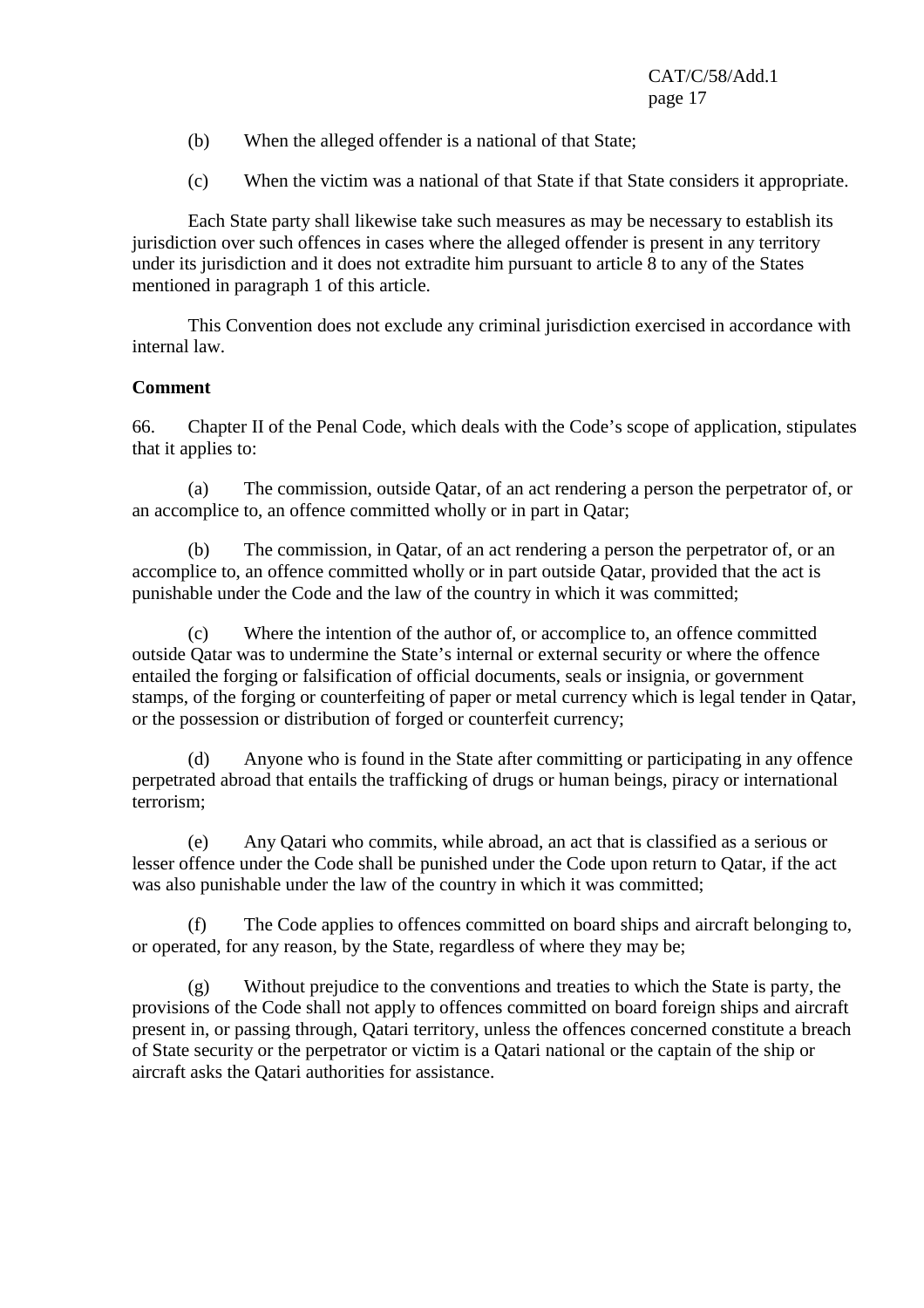Upon being satisfied, after an examination of information available to it, that the circumstances so warrant, any State party in whose territory a person alleged to have committed any offence referred to in article 4 is present, shall take him into custody or take other legal measures to ensure his presence. The custody and other legal measures shall be as provided in the law of that State but may be continued only for such time as is necessary to enable any criminal or extradition proceedings to be instituted.

Such State shall immediately make a preliminary inquiry into the facts.

 Any person in custody pursuant to paragraph 1 of this article shall be assisted in communicating immediately with the nearest appropriate representative of the State of which he is a national, or, if he is a stateless person, to the representative of the State where he usually resides.

 When a State, pursuant to this article, has taken a person into custody, it shall immediately notify the States referred to in article 5, paragraph 1, of the fact that such person is in custody and of the circumstances which warrant his detention. The State which makes the preliminary inquiry contemplated in paragraph 2 of this article shall promptly report its findings to the said State and shall indicate whether it intends to exercise jurisdiction.

### **Comment**

67. Qatari legislation does not deal with the subject referred to in this article. It leaves it up to Qatar and other States to incorporate these kinds of provisions into the bilateral agreements which they conclude between them.

### **Article 7**

 The State party in territory under whose jurisdiction a person alleged to have committed any offence referred to in article 4 is found, shall in the cases contemplated in article 5, if it does not extradite him, submit the case to its competent authorities for the purpose of prosecution.

 These authorities shall take their decision in the same manner as in the case of any ordinary offence of a serious nature under the law of that State. In the cases referred to in article 5, paragraph 2, the standards of evidence required for prosecution and conviction shall in no way be less stringent than those which apply in the cases referred to in article 5, paragraph 1.

 Any person regarding whom proceedings are brought in connection with any of the offences referred to in article 4 shall be guaranteed fair treatment at all stages of the proceedings.

### **Comment**

68. Qatari laws contain no provisions which hamper the application of the principle of extradition or prosecution of criminals. This stems from the conviction that criminals in any State must take their punishment without any obstacles being put in the way of their extradition.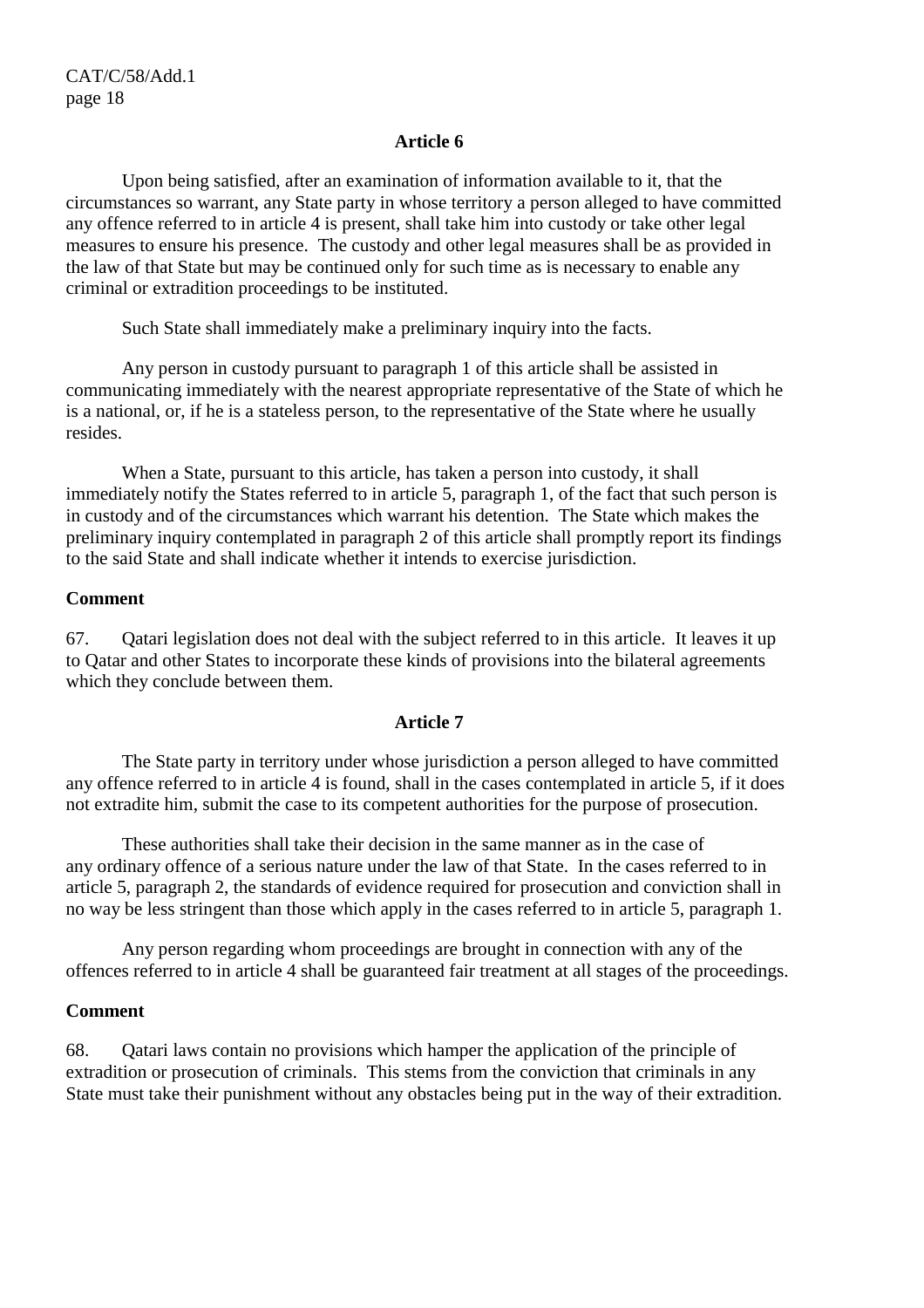This is an appropriate way out of the impasse created by loopholes in certain treaties and by the inability of some States to extradite accused persons because, for example, they are nationals of those States.

#### **Article 8**

 The offences referred to in article 4 shall be deemed to be included as extraditable offences in any extradition treaty existing between States parties. States parties undertake to include such offences as extraditable offences in every extradition treaty to be concluded between them.

 If a State party which makes extradition conditional on the existence of a treaty receives a request for extradition from another State party with which it has no extradition treaty, it may consider this Convention as the legal basis for extradition in respect of such offences. Extradition shall be subject to the other conditions provided by the law of the requested State.

 States parties which do not make extradition conditional on the existence of a treaty shall recognize such offences as extraditable offences between themselves subject to the conditions provided by the law of the requested State.

 Such offences shall be treated, for the purpose of extradition between States parties, as if they had been committed not only in the place in which they occurred but also in the territories of the States required to establish their jurisdiction in accordance with article 5, paragraph 1.

### **Comment**

69. The State of Qatar does not make it a practice, in the bilateral extradition treaties which it concludes, to impose restrictions, such as drawing up a list of extraditable offences which is then annexed to the treaty, since this practice can help some criminals evade punishment, if the offence which they have committed is not mentioned in the list. This is a constant problem, owing to the many forms which offences can take. Qatar's policy, rather, is to precisely define the gravity of an offence or the minimum penalty therefor and to base the conventions which it signs on the minimum penalty prescribed for extraditable offences, subject to the proviso that the offence in question must be punishable under the laws of both States parties.

70. We should like to make the following points:

 (a) The bilateral conventions which Qatar has signed exclude certain offences, such as political and military offences, from the extradition process;

Since acts of torture are acts of a grave nature and since there is no doubt that they are punished in all States, they are therefore classified as extraditable offences;

 (c) In the absence of a treaty between Qatar and another State, the Convention against Torture serves as the basis for extradition to other States which have signed the Convention. However, in such cases, extradition will be subject to other conditions set forth in Qatari law, if the State of Qatar is the requesting State.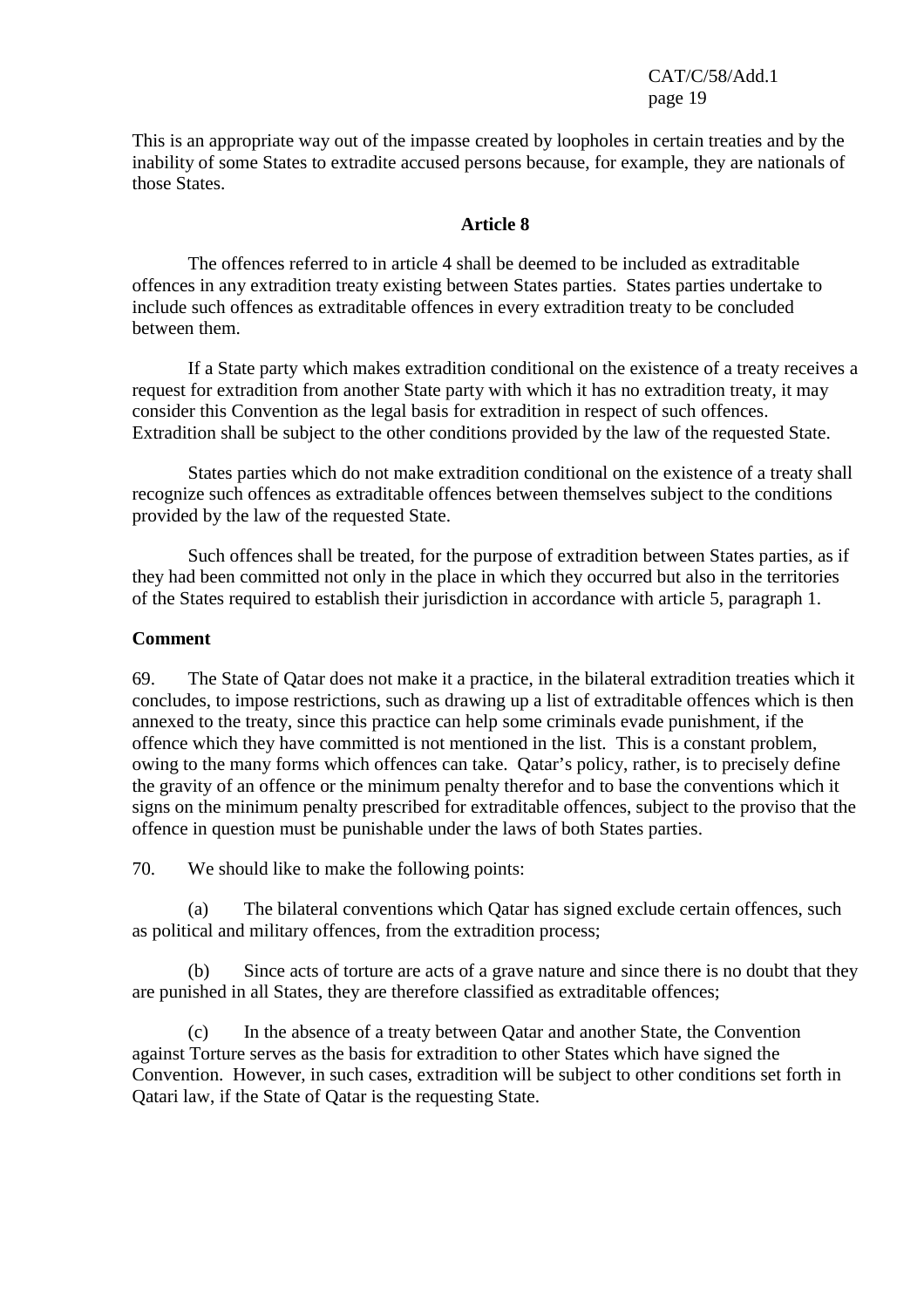71. The Qatari Code of Criminal Procedures devotes an entire chapter to international judicial cooperation, including the extradition of convicted and accused persons and the surrender of material objects. The chapter also contains some substantive and procedural rules on extradition. The Code follows the approach of bilateral conventions and does not place restrictions on the kinds of offences which can be classified as extraditable offences. In addition, the Code stipulates that the provisions of the chapter shall be without prejudice to the bilateral and multilateral conventions to which the State is party. Therefore, the Code does not affect the provisions of the Convention against Torture.

### **Article 9**

 States parties shall afford one another the greatest measure of assistance in connection with civil proceedings brought in respect of any of the offences referred to in article 4, including the supply of all evidence at their disposal necessary for the proceedings.

 States parties shall carry out their obligations under paragraph 1 of this article in conformity with any treaties on mutual judicial assistance that may exist between them.

## **Comment**

72. The Code of Criminal Procedures contains a title on the subject of international judicial cooperation. Chapter IV deals with requests for legal assistance as a means of rendering assistance in the prosecution of ordinary offences, including torture. These matters are dealt with in articles 427-433 of the Code.

73. Article 428 specifies the circumstances in which a request for legal assistance may be turned down, namely:

 (a) Where the requested procedures are prohibited by law or are incompatible with general practice in Qatar;

 (b) Where the act for which the request for legal assistance has been submitted does not constitute an offence under Qatari law, unless the accused person explicitly agrees to the execution of the request for legal assistance;

 (c) Where the offence for which the request for legal assistance is submitted is not an extraditable offence.

74. Article 417 of the Code provides for a different form of international cooperation and assistance, namely the surrender of objects that may be in the possession of a person who has been ordered to hand over items acquired from, or used in, the commission of the offence with which he is charged or which may be used as evidence.

75. The State of Qatar has concluded numerous bilateral conventions with other States on legal assistance, including, inter alia, the following: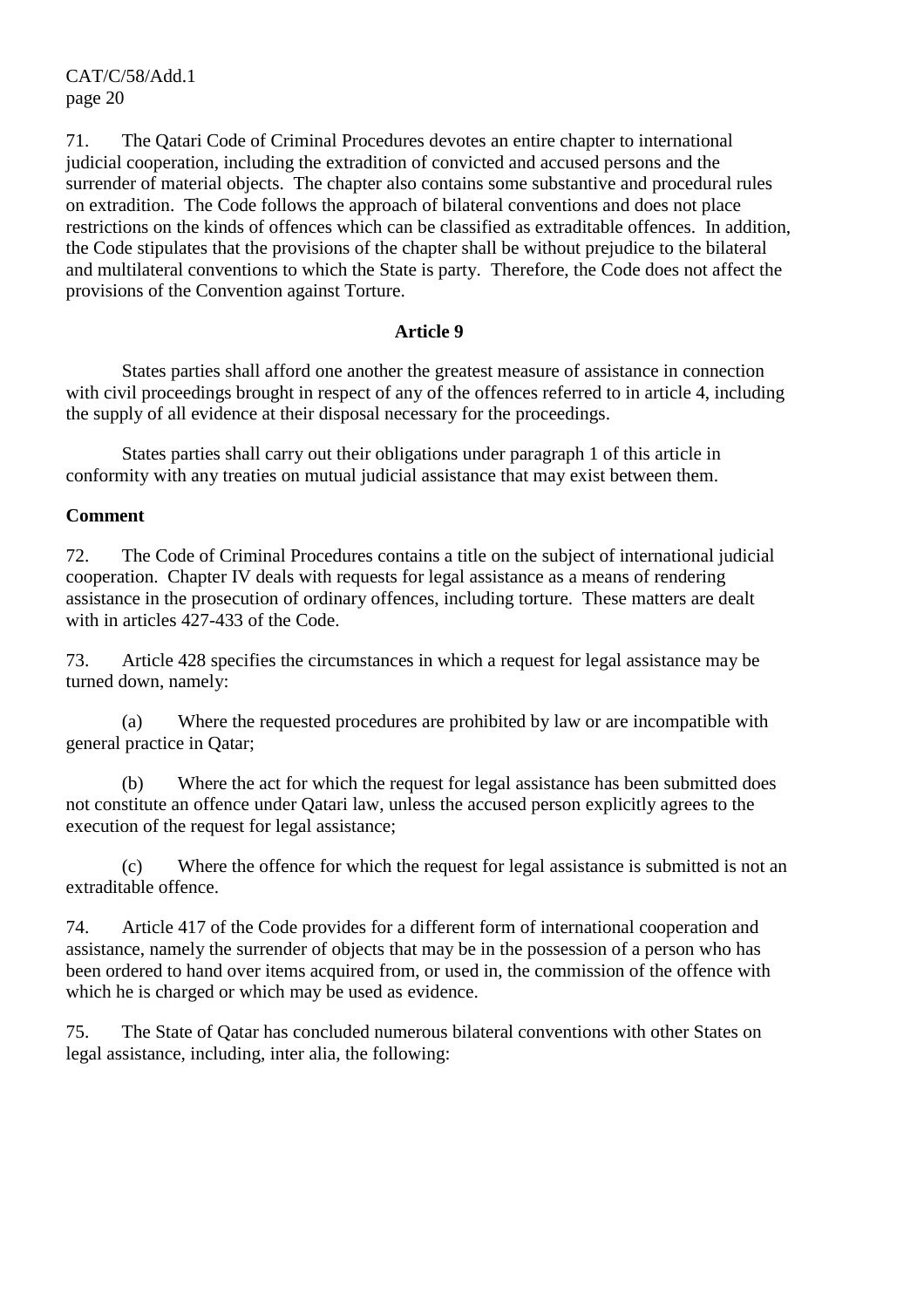| No.            | Agreement or memorandum of understanding                                                                                                                                 | Signed                      | Ratified                                                                     |
|----------------|--------------------------------------------------------------------------------------------------------------------------------------------------------------------------|-----------------------------|------------------------------------------------------------------------------|
| $\mathbf{1}$   | Security cooperation and extradition<br>agreement with the Kingdom of Saudi Arabia                                                                                       | Riyadh,<br>21 February 1982 | Pursuant to<br>Decree No. 52                                                 |
|                |                                                                                                                                                                          |                             | of 1982                                                                      |
| $\overline{2}$ | Memorandum of understanding on security<br>cooperation with the French Republic                                                                                          | 1996                        | No ratification<br>required                                                  |
| 3              | Legal and judicial cooperation agreement<br>with Tunisia, 1997                                                                                                           | Tunis,<br>6 January 1997    | Instrument of<br>ratification issued<br>on 14 April 1998                     |
| $\overline{4}$ | Legal and judicial cooperation agreement<br>with the Hashemite Kingdom of Jordan                                                                                         | Doha,<br>15 July 1997       | Instrument of<br>ratification issued<br>on 14 April 1998                     |
| 5              | Memorandum of understanding between the<br>respective interior ministries of Qatar and the<br>Islamic Republic of Iran on combating drugs<br>and psychotropic substances | 1999                        |                                                                              |
| 6              | Security cooperation agreement with the<br>Yemeni Republic, 2000                                                                                                         | Sana`a.<br>7 August 2000    | Instrument of<br>ratification issued<br>on 15 April 2004                     |
| 7              | Security cooperation agreement with the<br>Turkish Republic, 2001                                                                                                        | Ankara,<br>25 December 2001 | Cabinet approved<br>ratification at a<br>meeting held on<br>13 February 2002 |
| 8              | Memorandum of understanding on security<br>cooperation and coordination between the<br>respective interior ministries of Qatar and the<br><b>United Arab Emirates</b>    | Signed in 2002              |                                                                              |

 Each State party shall ensure that education and information regarding the prohibition against torture are fully included in the training of law enforcement personnel, civil or military, medical personnel, public officials and other persons who may be involved in the custody, interrogation or treatment of any individual subjected to any form of arrest, detention or imprisonment.

 Each State party shall include this prohibition in the rules or instructions issued in regard to the duties and functions of any such persons.

### **Comment**

76. The State is considering holding a workshop and training courses for law enforcement personnel, medical personnel and other persons who may be involved in the custody or interrogation of any individual subjected to any form of detention. The State will ask for the assistance of the relevant United Nations bodies in order to organize these courses.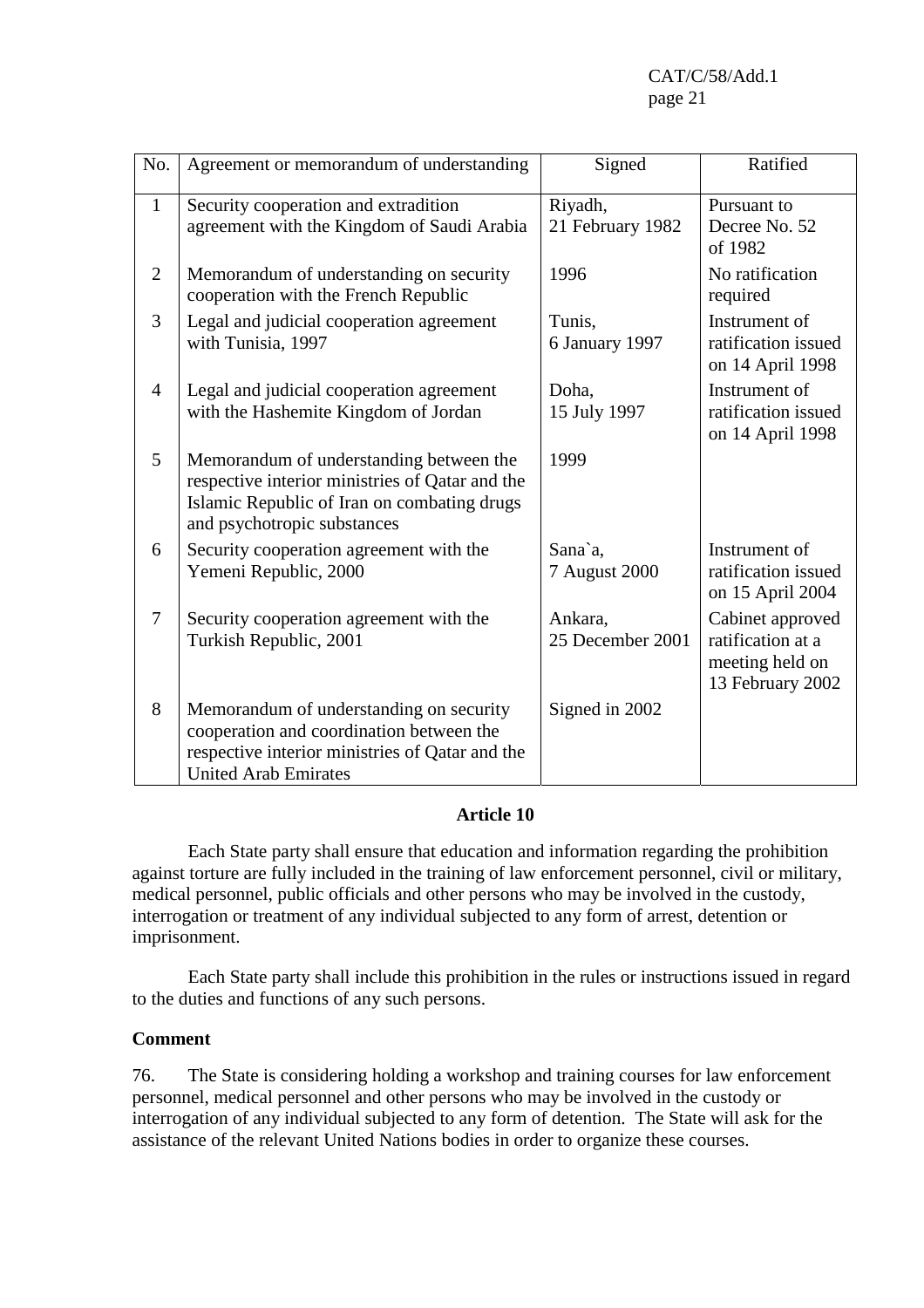Each State party shall keep under systematic review interrogation rules, instructions, methods and practices as well as arrangements for the custody and treatment of persons subjected to any form of arrest, detention or imprisonment in any territory under its jurisdiction, with a view to preventing any cases of torture.

#### **Comment**

77. The Department of Public Prosecutions Act, to which reference was made in part one (investigating authorities) of the present report, carries out checks and inspections with a view to preventing any acts of torture.

#### **Article 12**

 Each State party shall ensure that its competent authorities proceed to a prompt and impartial investigation, wherever there is reasonable ground to believe that an act of torture has been committed in any territory under its jurisdiction.

#### **Article 13**

 Each State party shall ensure that any individual who alleges he has been subjected to torture in any territory under its jurisdiction has the right to complain to, and to have his case promptly and impartially examined by, its competent authorities. Steps shall be taken to ensure that the complainant and witnesses are protected against all ill-treatment or intimidation as a consequence of his complaint or any evidence given.

#### **Comment**

78. The individual's right to complain about an act of torture is guaranteed by the Qatari Constitution and Qatari law, which grant everyone the right to report any case of torture and refer the matter to the courts. In addition, when Qatar acceded to the Convention against Torture in 1999, the Convention became part of Qatar's domestic law and can therefore be invoked before the courts and other competent judicial and administrative tribunals of the State of Qatar. Furthermore, the State of Qatar established the National Committee for Human Rights pursuant to Decree Law No. 38 of 2002. Article 2, paragraph (3), of the Decree Law vests the Committee with the authority to investigate infringements of human rights and freedoms, if they occur, and to recommend appropriate ways of dealing with them and preventing them from occurring in future.

79. It follows that everyone is entitled to submit complaints to the Committee against any infringement of his or her rights, including the right not to be subjected to torture.

### **Article 14**

 Each State party shall ensure in its legal system that the victim of an act of torture obtains redress and has an enforceable right to fair and adequate compensation including the means for as full rehabilitation as possible. In the event of the death of the victim as a result of an act of torture, his dependents shall be entitled to compensation.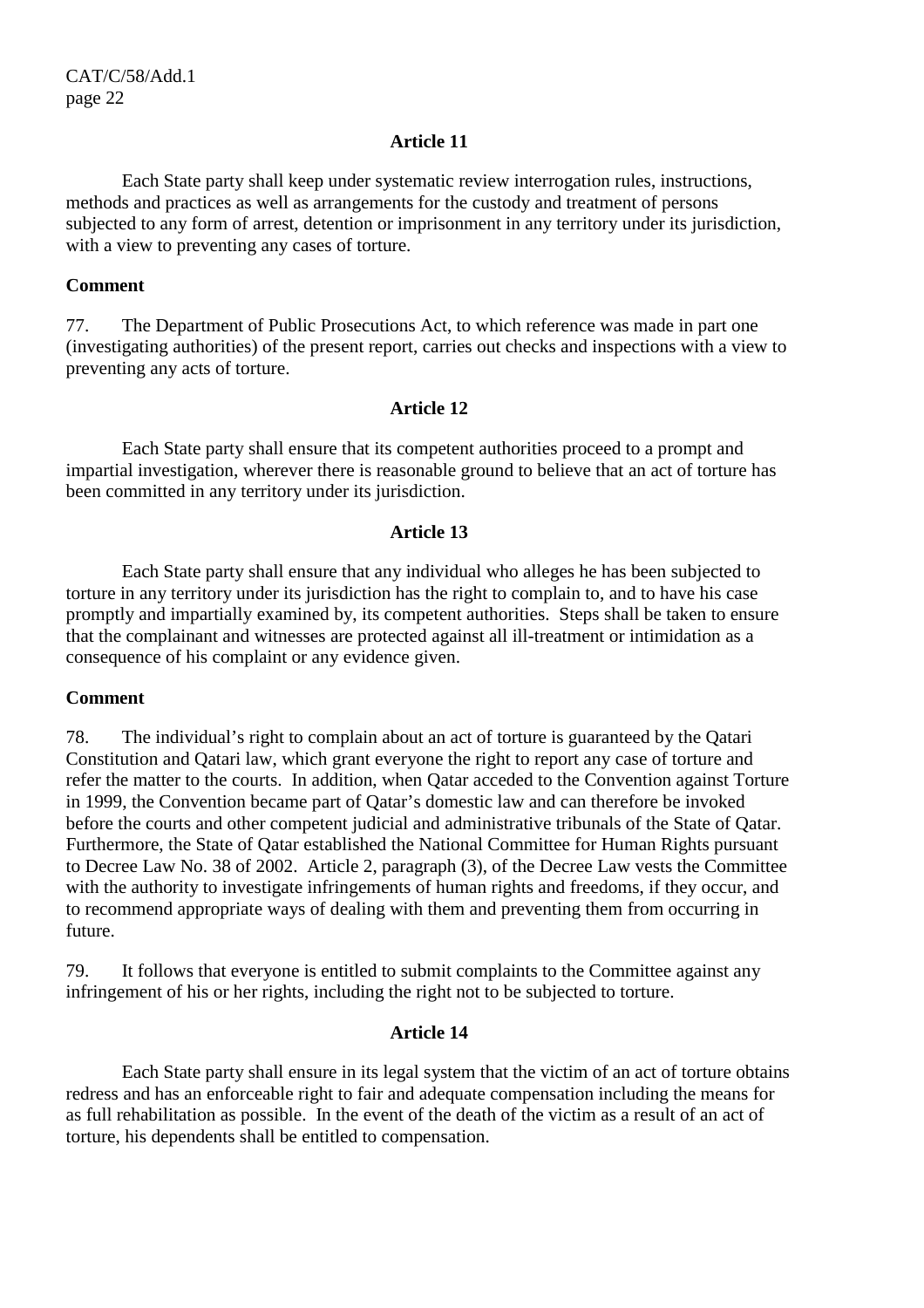Nothing in this article shall affect any right of the victim or other person to compensation which may exist under national law.

#### **Comment**

80. A person who suffers damage as the result of acts of torture or other forms of ill-treatment may institute proceedings before the Qatari courts in order to claim compensation. The courts render justice to victims in accordance with the general rules regulating this matter.

### **Article 15**

 Each State party shall ensure that any statement which is established to have been made as a result of torture shall not be invoked as evidence in any proceedings, except against a person accused of torture as evidence that the statement was made.

### **Comment**

81. As mentioned above, in the comment on article 2 of the Convention, Qatari criminal law makes sure that no statement which is established to have been made under torture, coercion or threats, is invoked as evidence.

### **Article 16**

 Each State party shall undertake to prevent in any territory under its jurisdiction other acts of cruel, inhuman or degrading treatment or punishment which do not amount to torture as defined in article 1, when such acts are committed by or at the instigation of or with the consent or acquiescence of a public official or other person acting in an official capacity. In particular, the obligations contained in articles 10, 11, 12 and 13 shall apply with the substitution for references to torture or references to other forms of cruel, inhuman or degrading treatment or punishment.

 The provisions of this Convention are without prejudice to the provisions of any other international instrument or national law which prohibit cruel, inhuman or degrading treatment or punishment or which relate to extradition or expulsion.

#### **Comment**

82. As mentioned in the comment on article 4 of the Convention, the legislature, in the Penal Code, does not overlook acts which cause harm and pain but do not amount to torture. Article 159 of the Code stipulates that public officials will be punished if they use their official powers to harm individuals. Moreover, as already mentioned above, the word "harm" includes material, physical and mental harm.

83. It goes without saying that the Permanent Constitution of the State of Qatar, in article 36, explicitly prohibits torture and degrading treatment.